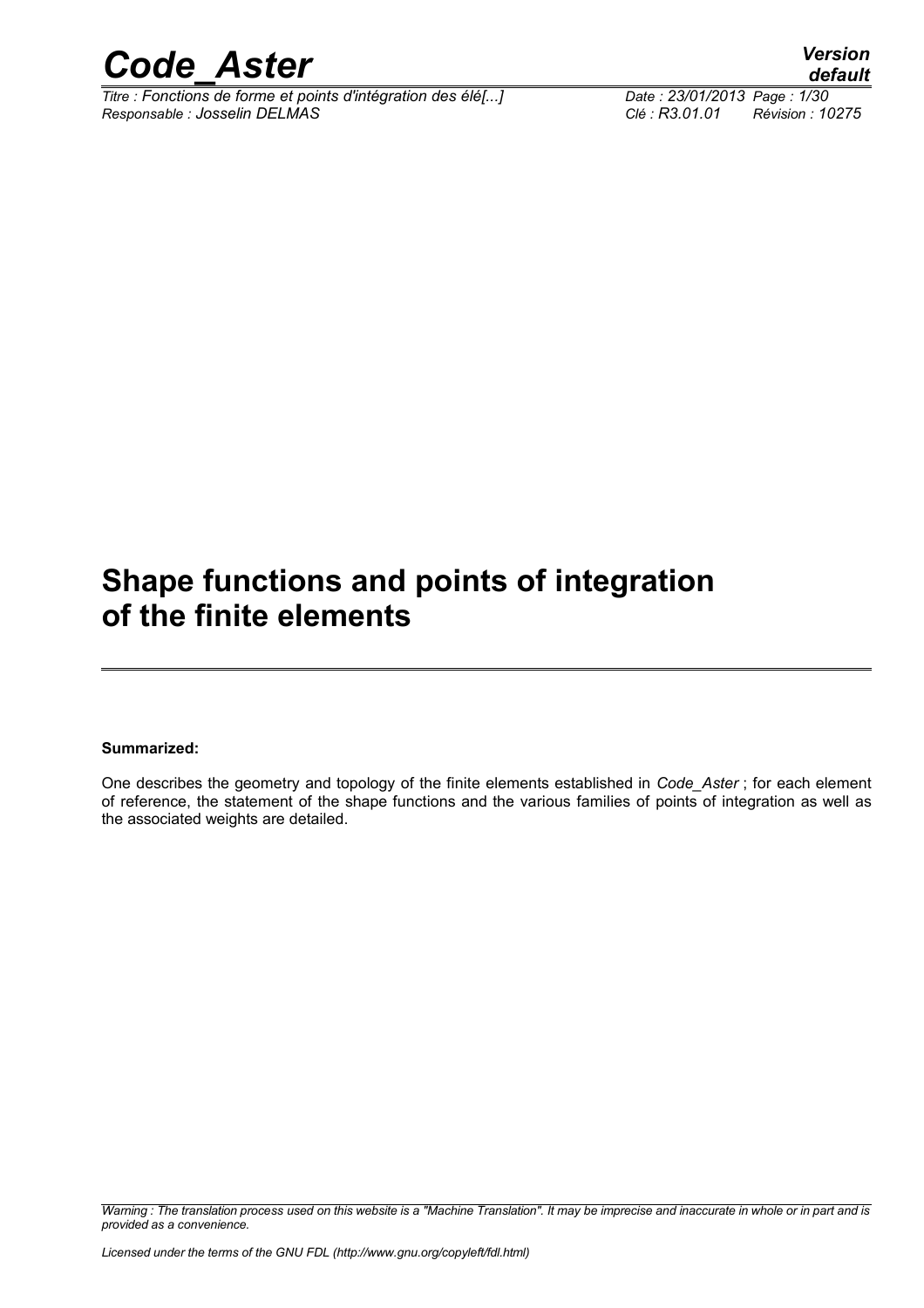*Titre : Fonctions de forme et points d'intégration des élé[...] Date : 23/01/2014 Page : 23/01/2014 Page : 23/01/2014 Page : 23/01/2014 Page : 23/01/2014 Page : Page : Page : Page : Page : Page : Page : Page : Responsable : Josselin DELMAS Clé : R3.01.01 Révision : 10275*

### **Contents**

| <b>Contents</b> |  |
|-----------------|--|
| 1 Introduction3 |  |
|                 |  |
|                 |  |
|                 |  |
|                 |  |
|                 |  |
|                 |  |
|                 |  |
|                 |  |
|                 |  |
|                 |  |
|                 |  |

*Warning : The translation process used on this website is a "Machine Translation". It may be imprecise and inaccurate in whole or in part and is provided as a convenience.*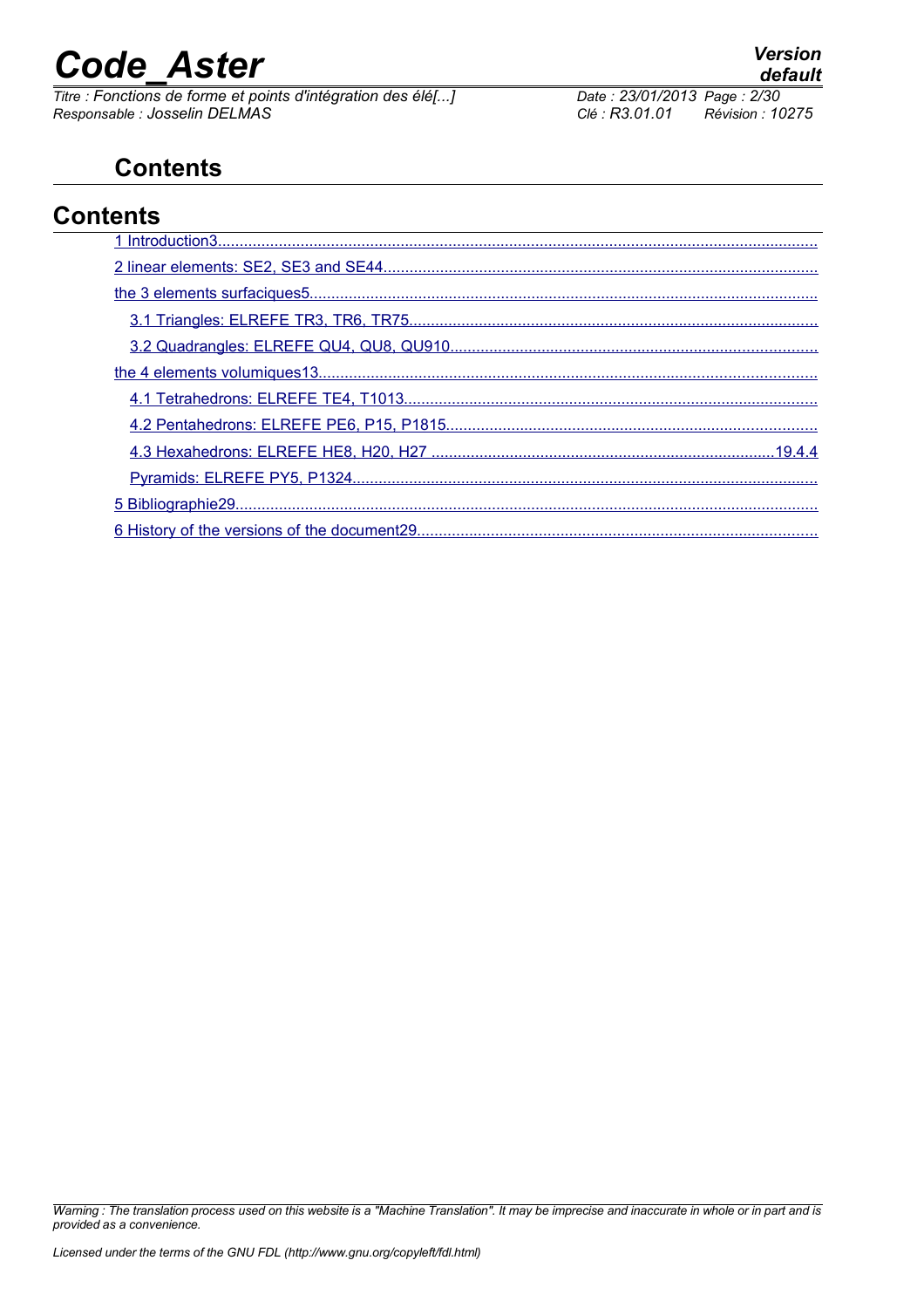*Titre : Fonctions de forme et points d'intégration des élé[...] Date : 23/01/2013 Page : 3/30 Responsable : Josselin DELMAS Clé : R3.01.01 Révision : 10275*

### **1 Introduction**

<span id="page-2-0"></span>Into *Code\_Aster*, one calls "finite element", a triplet (phenomenon, modelization, type of mesh). There are three principal phenomena: MECANIQUE, THERMAL and ACOUSTICS.

There exist many modelizations; for example, for the MECHANICAL phenomenon : 3D, C\_PLAN, D\_PLAN, AXIS, DKT, POU\_D\_E,…

For a given modelization (for example 3D) of a phenomenon (for example MECHANICAL), there exist several finite elements in general: an element by type of mesh supported: HEXA8, HEXA20, PENTA6, …

With final, there thus exists of very many finite elements (more than 500 in July 2004).

On the other hand, the types of mesh are them of reduced number: POI1, SEG2, SEG3, SEG4, TRIA3, TRIA6, TRIA7, QUAD4, QUAD8, HEXA8, HEXA20, …, TETRA4, TETRA10.

In general, each finite element, to carry out its elementary computations, uses the notions of interpolation function (or shape function) and diagram of integration. In general also, these shape functions and these diagrams of integration are defined on an element known as "of reference" whose geometry is defined in an often called coordinate system:  $(\xi, \eta, \zeta)$ . The transition of the element of reference to the real element is done thanks to a geometrical transformation which uses the same interpolation functions. The element is then known as "isoparametric". These notions are very well explained in [bib1].

The high number of finite elements of the code combined with the restricted number of the types of mesh, conduit to the fact that there exist several finite elements leaning on the same type of mesh; for example the quadrilateral with 8 nodes called OUAD8 supports more than 60 different finite elements.

In theory, each finite element can choose its interpolation functions and its diagrams of integration as he hears it. But in practice, almost all the finite elements leaning on the same type of mesh, use the same element of reference, the same shape functions and the same diagrams of integration. The goal of this document is to describe these various elements of reference.

For each element of reference (called in the continuation of document ELREFE), one will indicate:

- •the mesh support, the number of the nodes, their local classification and their coordinates,
- •algebraical expressions of the shape functions and their derivatives first (and sometimes seconds)
- •families of points of integration which one will name. For each family, one will give the number of points, their coordinates and their "weights" of integration. The sum of these weights, must give the "volume" of the element of reference. For example, the "volume" of the quadrangle of reference ( $-1 \le \xi \le +1$ ,  $1 < \eta < +1$ ) is worth 4.

*Warning : The translation process used on this website is a "Machine Translation". It may be imprecise and inaccurate in whole or in part and is provided as a convenience.*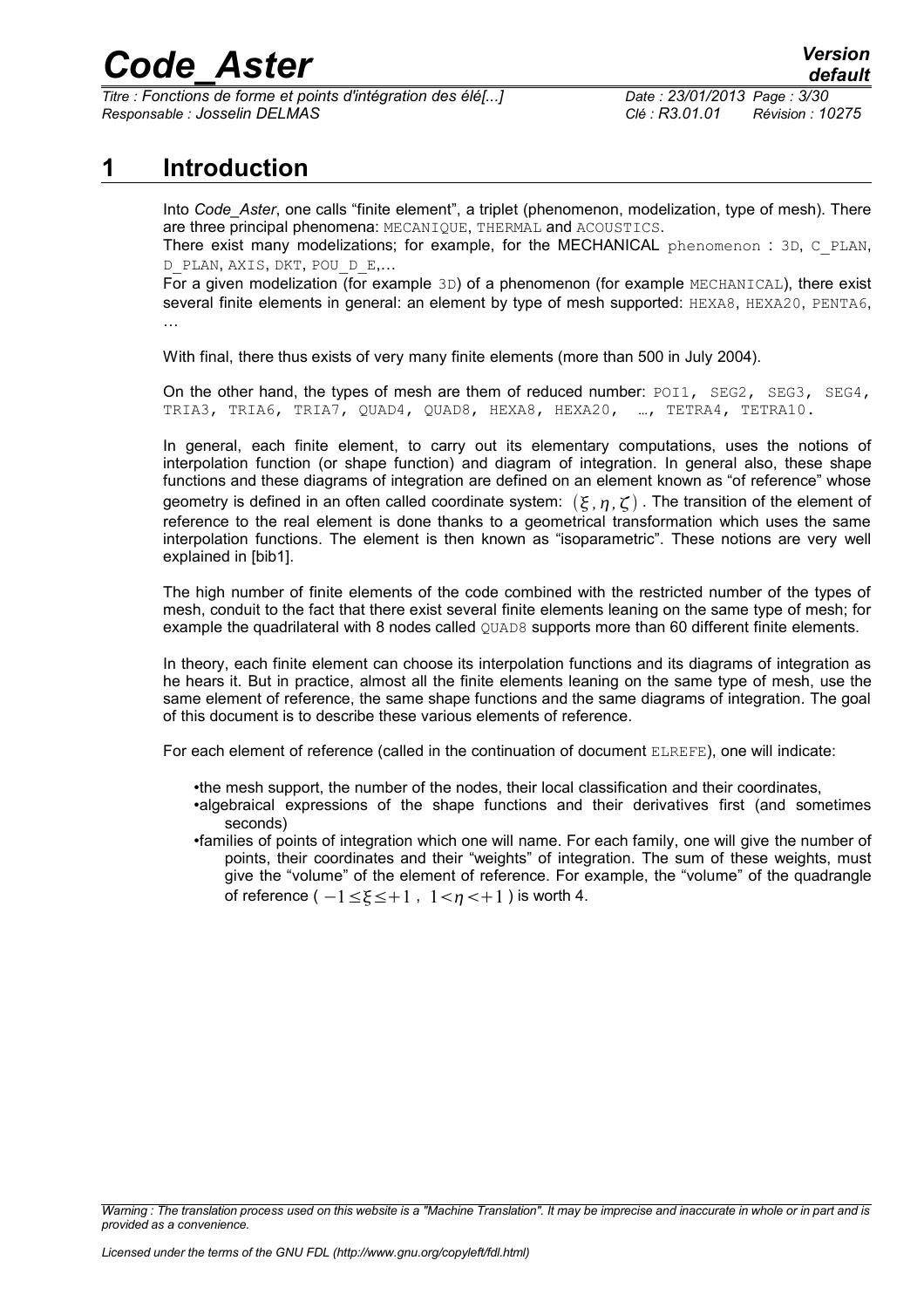*Titre : Fonctions de forme et points d'intégration des élé[...] Date : 23/01/2013 Page : 4/30 Responsable : Josselin DELMAS Clé : R3.01.01 Révision : 10275*

### **2 Linear elements: SE2, SE3 and SE4**

<span id="page-3-0"></span>



shape functions of the segment with 2 nodes:

 $w_1(x) = 0.5(1-x)$   $w_2(x) = 0.5(1+x)$ 

shape functions of the segment with 3 nodes:

 $w_1(x) = -0.5(1-x)x$   $w_2(x) = 0.5(1+x)x$   $w_3(x) = (1+x)(1-x)$ 

*default*

*Warning : The translation process used on this website is a "Machine Translation". It may be imprecise and inaccurate in whole or in part and is provided as a convenience.*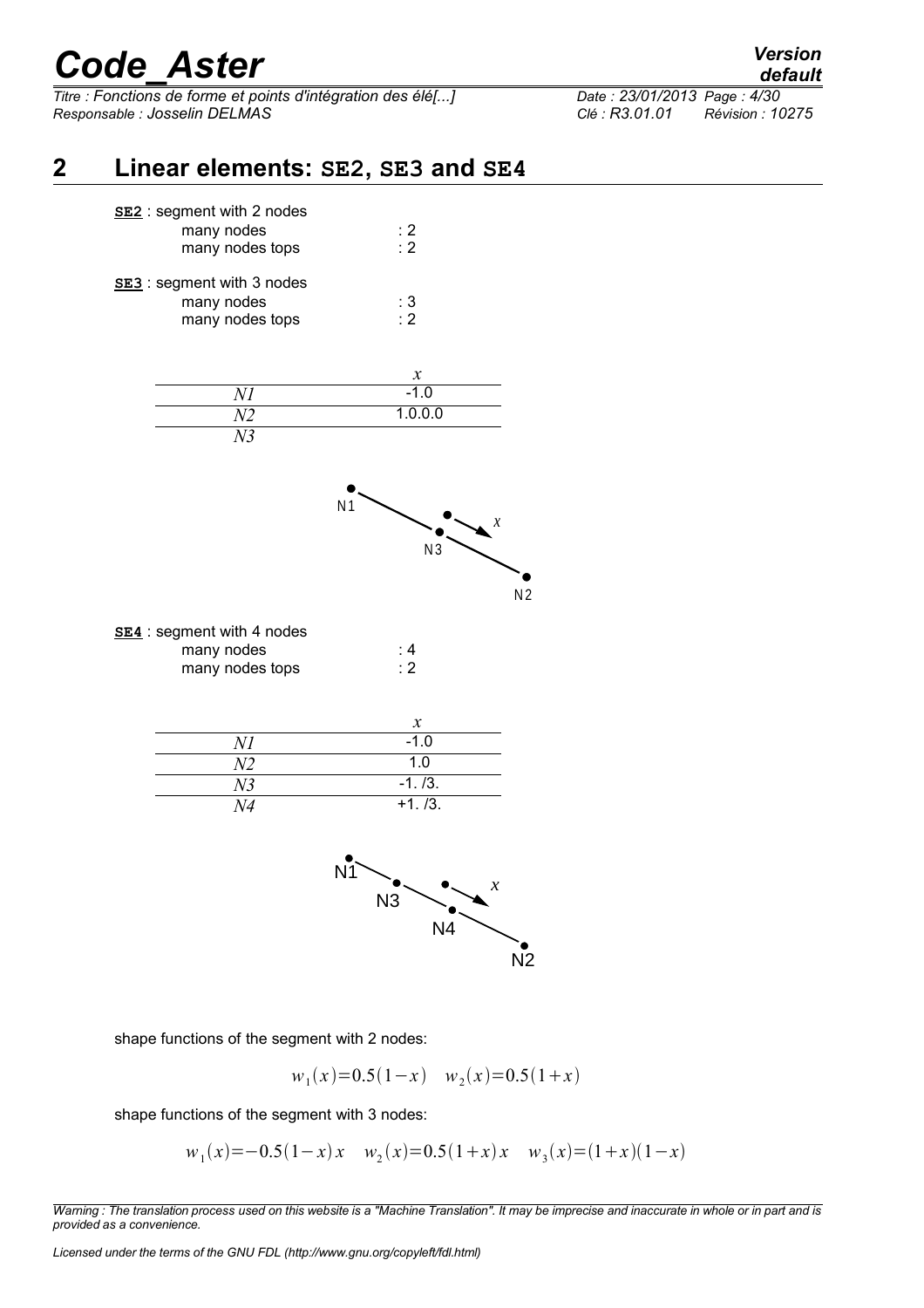*Code\_Aster Version*<br>*Titre : Fonctions de forme et points d'intégration des élé[...] Date : 23/01/2013 Page : 5/30* 

*Titre : Fonctions de forme et points d'intégration des élé[...] Date : 23/01/20*<br> *Responsable : Josselin DELMAS Clé : R3.01.01 Responsable : Josselin DELMAS Clé : R3.01.01 Révision : 10275*

*default*

shape functions of the segment with 4 nodes:

$$
w_1(x) = \frac{16}{9} (1-x) \left(x + \frac{1}{3}\right) \left(x - \frac{1}{3}\right)
$$
  
\n
$$
w_2(x) = -\frac{16}{9} (1+x) \left(\frac{1}{3} - x\right) \left(x + \frac{1}{3}\right)
$$
  
\n
$$
w_3(x) = \frac{16}{27} (x - 1) \left(x + 1\right) \left(x - \frac{1}{3}\right)
$$
  
\n
$$
w_4(x) = -\frac{16}{27} (x - 1) \left(x + 1\right) \left(x + \frac{1}{3}\right)
$$

| Nb of pts of<br>intégr. | <b>Not</b> | $\boldsymbol{\chi}$  | <b>Weights</b>    |
|-------------------------|------------|----------------------|-------------------|
|                         | 1.0.0.2.0  |                      |                   |
|                         |            | 0.577350269189626    | 1.0               |
|                         |            | $-0.577350269189626$ | 1.0               |
| 3                       |            | $-0.774596669241$    | 0.55555           |
|                         | 2.0.0      |                      | 0.88888.          |
|                         | ς          | 0.774596669241       | 0.55555           |
| 4                       |            | 0.339981043584856    | 0.652145154862546 |
|                         |            | $-0.339981043584856$ | 0.652145154862546 |
|                         |            | 0.861136311594053    | 0.347854845137454 |
|                         |            | $-0.861136311594053$ | 0.347854845137454 |

### <span id="page-4-1"></span>**3 surface elements**

### <span id="page-4-0"></span>**3.1 Triangles: ELREFE TR3, TR6, TR7**



*Warning : The translation process used on this website is a "Machine Translation". It may be imprecise and inaccurate in whole or in part and is provided as a convenience.*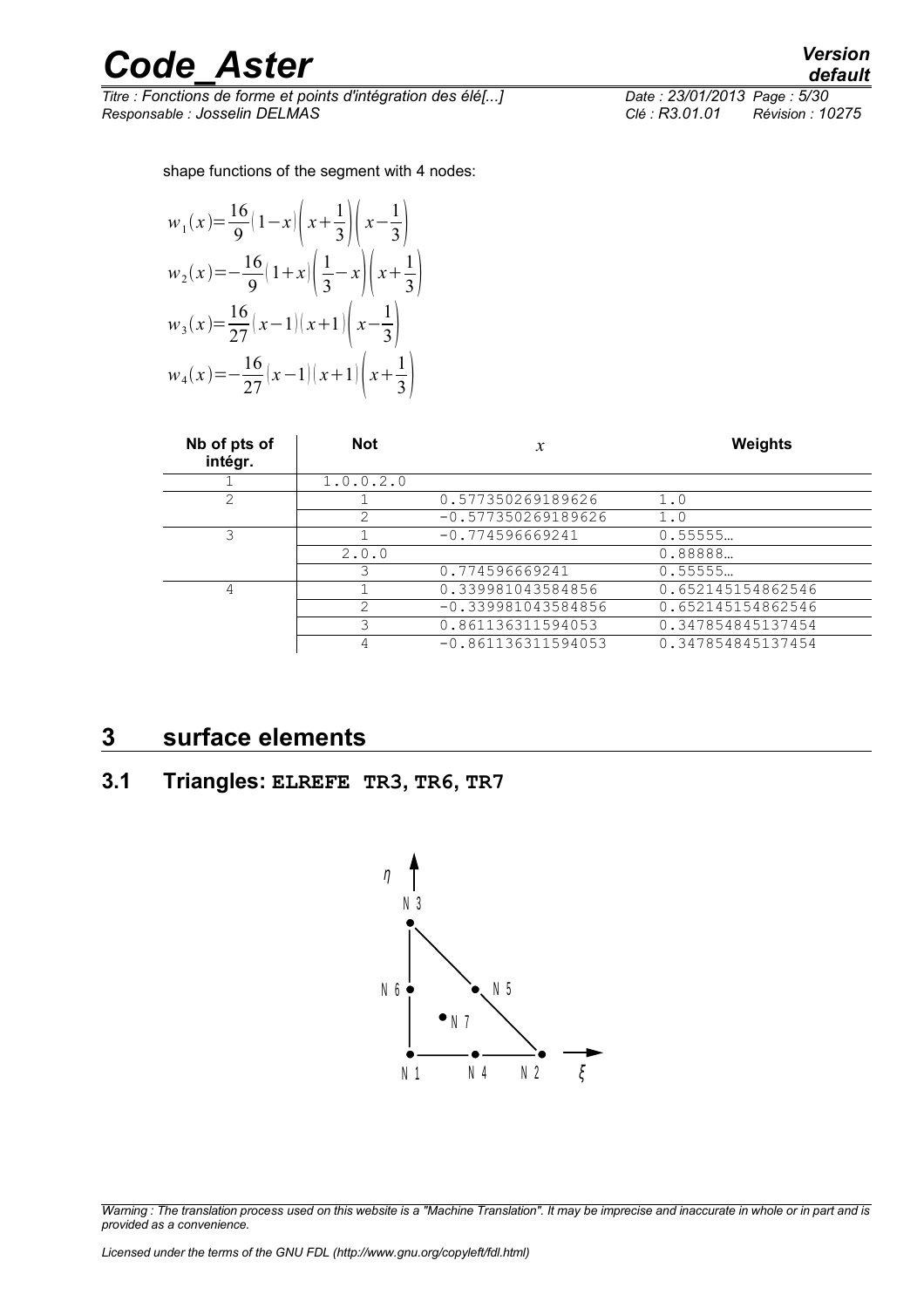# *Code\_Aster Version*<br>Titre : Fonctions de forme et points d'intégration des élé[...] Date : 23/01/2013 Page : 6/30

 $\overline{T}$ itre : Fonctions de forme et points d'intégration des élé[...] *Responsable : Josselin DELMAS Clé : R3.01.01 Révision : 10275*

Coordinated of the nodes:

|                | 0.0.0.0 |  |
|----------------|---------|--|
| N2             | 1.0.0.0 |  |
| N3             | 0.0.1.0 |  |
| N4             | 0.5.0.0 |  |
| N5             | 0.5.0.5 |  |
| N <sub>6</sub> | 0.0.0.5 |  |
|                |         |  |

| Family | <b>Not</b>     | $\xi$               | $\eta$           | Weight         |
|--------|----------------|---------------------|------------------|----------------|
|        |                |                     |                  |                |
| FPG1   | $\overline{1}$ | 1/3                 | $\overline{1/3}$ | 1/2            |
|        |                |                     |                  |                |
| FPG3   | $\overline{1}$ | 1/6                 | 1/6              | 1/6            |
|        | $\overline{2}$ | $\overline{2/3}$    | 1/6              | 1/6            |
|        | $\overline{3}$ | 1/6                 | $\overline{2/3}$ | 1/6            |
|        |                |                     |                  |                |
| FPG4   | $1\,$          | 1/5                 | 1/5              | $25/(24*4)$    |
|        | $\overline{c}$ | 3/5                 | 1/5              | $25/(24*4)$    |
|        | $\mathfrak{Z}$ | $1/5$               | 3/5              | $25/(24*4)$    |
|        | $\overline{4}$ | 1/3                 | 1/3              | $-27/(24*4)$   |
|        |                |                     |                  |                |
| FPG6   | $\overline{1}$ | $\, {\bf B}$        | $\overline{B}$   | P <sub>2</sub> |
|        | $\overline{2}$ | $1 - 2B$            | $\overline{B}$   | P <sub>2</sub> |
|        | $\overline{3}$ | $\, {\bf B}$        | $1 - 2B$         | P2             |
|        | $\overline{4}$ | has                 | $1 - 2 P1$       | $\overline{5}$ |
|        | has            |                     | has              | P1             |
|        | $\overline{6}$ | $1 - 2$ has         |                  | P1             |
|        |                |                     |                  |                |
| COT3   | $\mathbf{1}$   | 1/2                 | 1/2              | 1/6            |
|        | $\mathbf{2}$   | $\mathsf{O}\xspace$ | 1/2              | 1/6            |
|        | $\mathfrak{Z}$ | 1/2                 | $\mathbb O$      | $1/6$          |
|        |                |                     |                  |                |

With P1 = 0.11169079483905, P2 = 0.0549758718227661,

 $A = 0.445948490915965$ ,  $B = 0.091576213509771$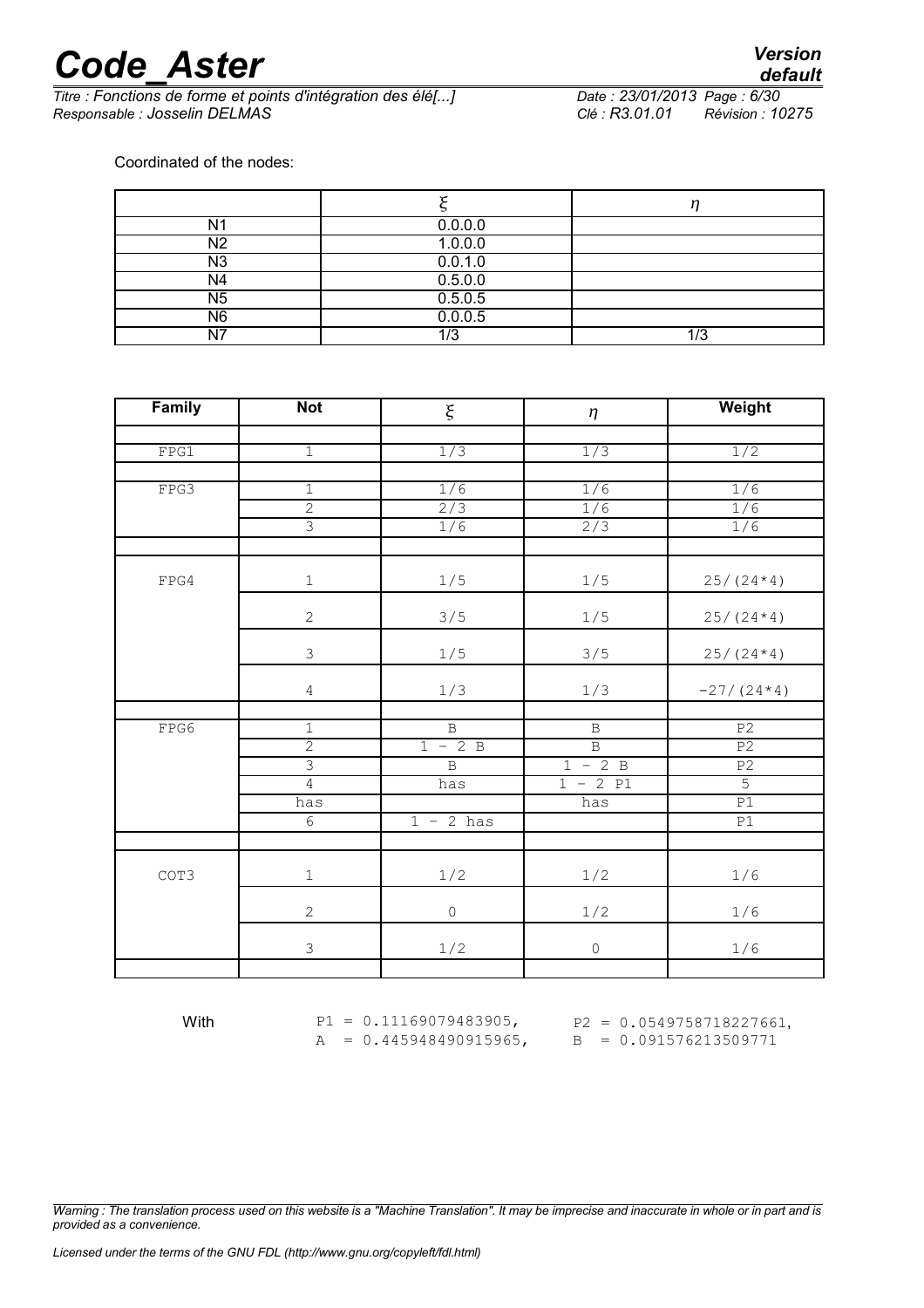# *Code\_Aster Version*<br>*Titre : Fonctions de forme et points d'intégration des élé[...] Date : 23/01/2013 Page : 7/30*

*Titre : Fonctions de forme et points d'intégration des élé[...] Responsable : Josselin DELMAS Clé : R3.01.01 Révision : 10275*

| Family | <b>Not</b> |          |                          | <b>Weight</b>  |
|--------|------------|----------|--------------------------|----------------|
|        |            |          |                          |                |
| FPG7   |            |          | $\overline{\phantom{0}}$ | 9/80           |
|        |            | ≏        | ∽                        | P              |
|        |            | $1 - 2A$ | ▱                        | $P^{\prime}$   |
|        |            | A        | $1 - 2A$                 | P.             |
|        |            | Р        | R                        | P2             |
|        |            | $1 - 2B$ | R                        | Ρ2             |
|        |            | В        | $1 - 2B$                 | P <sub>2</sub> |

 $With$   $A = 0.470142064105115$ B = 0.101286507323456 P1 = 0.066197076394253 P2 = 0.062969590272413

| Family | <b>Not</b>     | ξ            | $\eta$         | Weight         |
|--------|----------------|--------------|----------------|----------------|
|        |                |              |                |                |
| FPG12  | ⊣              | Α            | Α              | P1             |
|        | $\overline{2}$ | $1 - 2A$     | Α              | P1             |
|        | 3              | Α            | $1 - 2A$       | P1             |
|        | 4              | B            | B              | P <sub>2</sub> |
|        | 5              | $1 - 2B$     | $\mathbf B$    | P <sub>2</sub> |
|        | 6              | B            | $1-2B$         | P <sub>2</sub> |
|        | $\overline{7}$ | C            | D              | P3             |
|        | $\,8\,$        | D            | $\mathcal{C}$  | P3             |
|        | 9              | $1 - C - D$  | $\mathsf{C}$   | P3             |
|        | 10             | $1 - C - D$  | $\overline{D}$ | P3             |
|        | 11             | $\mathsf{C}$ | $1 - C - D$    | P3             |
|        | 12             | $\mathbb D$  | $1 - C - D$    | P3             |

With

| А | $= 0.063089014491502$    |
|---|--------------------------|
| B | $= 0.249286745170910$    |
| C | $= 0.310352451033785$    |
| Ð | $= 0.053145049844816$    |
|   | $P1 = 0.025422453185103$ |
|   | $P2 = 0.058393137863189$ |
|   | $P3 = 0.041425537809187$ |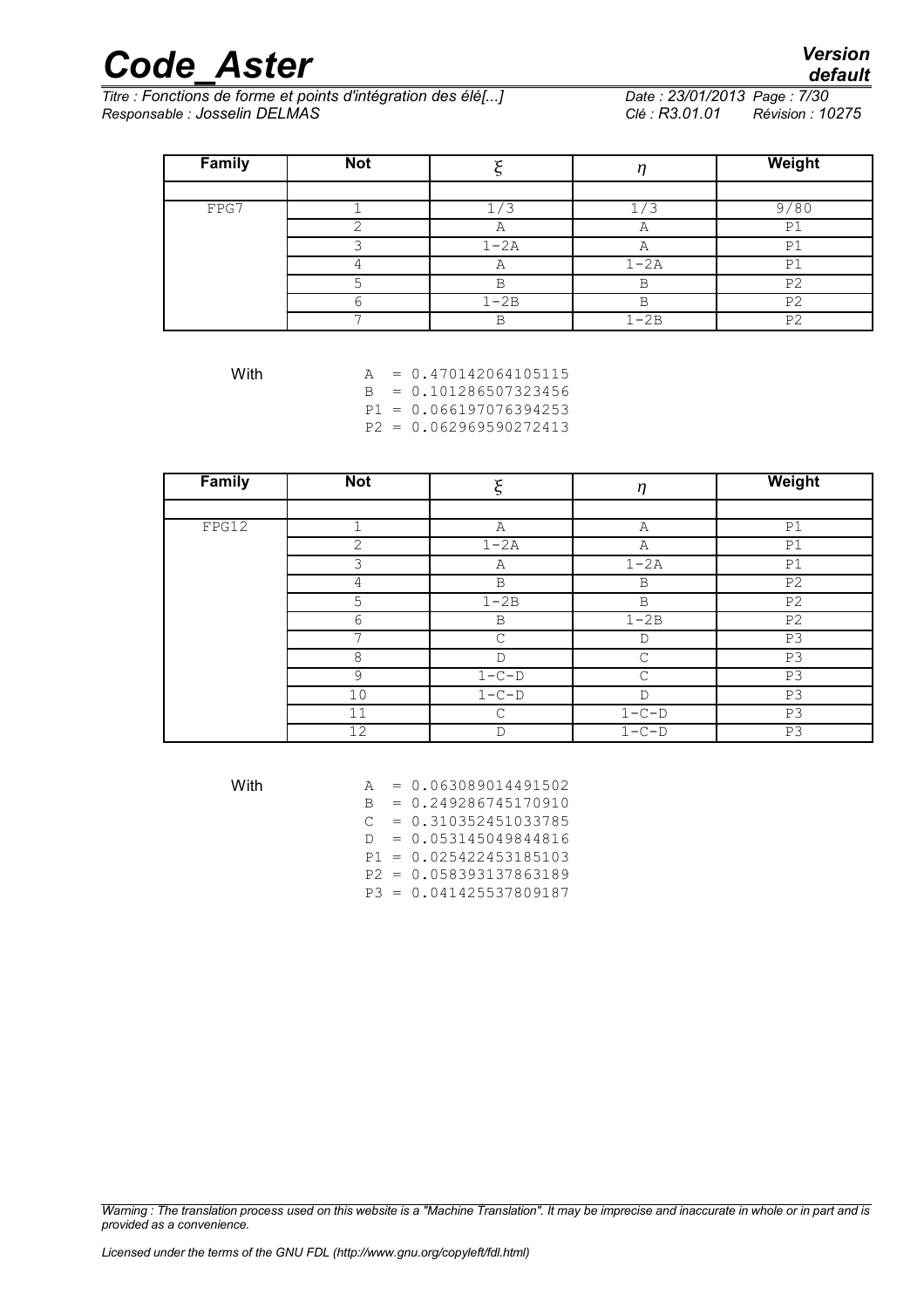*Titre : Fonctions de forme et points d'intégration des élé[...] Date : 23/01/2013 Page : 8/30 Responsable : Josselin DELMAS Clé : R3.01.01 Révision : 10275*

**TR3** : triangle with 3 nodes

| many nodes      | : 3 |
|-----------------|-----|
| many nodes tops | : 3 |

shape functions and derived first of the triangle with 3 nodes:

| - -           | $\partial N/\partial \xi$ | $\partial N/\partial \eta$ |
|---------------|---------------------------|----------------------------|
| $1 - \xi - n$ |                           |                            |
|               |                           |                            |
|               |                           |                            |

**TR6** : triangle with 6 nodes many nodes<br>
many nodes tops  $: 6$ <br>  $: 3$ many nodes tops

shape functions, derived first of the triangle with 6 nodes:

| $\overline{N}$                     | $\partial N/\partial \xi$ | $\partial N/\partial \eta$ |
|------------------------------------|---------------------------|----------------------------|
| $- 1-\xi-\eta   1-2   1-\xi-\eta $ | $1-4 1-\xi-\eta $         | $1-4 1-\xi-\eta $          |
| $-\xi(1-2\xi)$                     | $-1+4\xi$                 |                            |
| $-\eta(1-2\eta)$                   |                           | $-1 + 4n$                  |
| $4\xi(1-\xi-\eta)$                 | $4(1-2\xi-\eta)$          | $-4\xi$                    |
| $4 \xi \eta$                       | 4n                        | 4۶                         |
| $4n(1-\xi-\eta)$                   | $-4n$                     | $4(1-\xi-2\eta)$           |

second derivative of the triangle with 6 nodes:

| $\left[\partial^2 N/\partial \xi^2\right]$ | $\left \partial^2 N/\partial \xi \partial \eta\right $ | $\left \partial^2 N/\partial\eta^2\right $ |
|--------------------------------------------|--------------------------------------------------------|--------------------------------------------|
|                                            |                                                        |                                            |
|                                            |                                                        |                                            |
|                                            |                                                        |                                            |
|                                            |                                                        |                                            |
|                                            |                                                        |                                            |
|                                            |                                                        |                                            |

*Warning : The translation process used on this website is a "Machine Translation". It may be imprecise and inaccurate in whole or in part and is provided as a convenience.*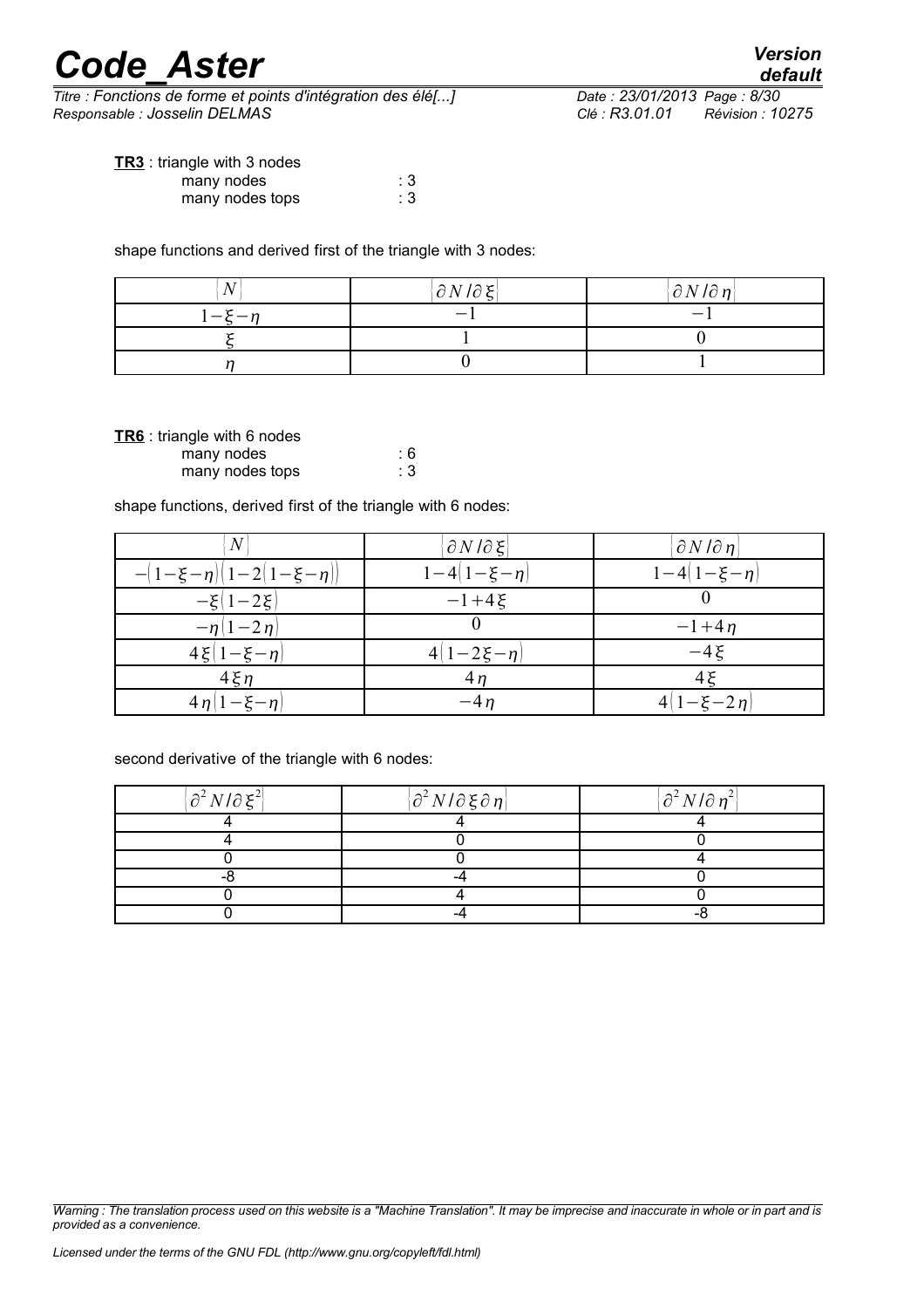*Titre : Fonctions de forme et points d'intégration des élé[...] Date : 23/01/2013 Page : 9/30 Responsable : Josselin DELMAS Cle : <i>Cle : //Cl**Cle : //Cl**Cl* 

|                              | default                 |
|------------------------------|-------------------------|
| ate : 23/01/2013 Page : 9/30 |                         |
| 'é : R3.01.01                | <b>Révision : 10275</b> |

| <b>TR7</b> : triangle with 7 nodes |     |
|------------------------------------|-----|
| many nodes                         | : 7 |
| many nodes tops                    | :3  |

shape functions of the triangle with 7 nodes:

| $1-3(\xi+\eta)+2(\xi^2+\eta^2)+7\zeta\eta-3\zeta\eta(\xi+\eta)$ |
|-----------------------------------------------------------------|
| $\overline{\xi(-1+2\xi+3\eta-3\eta(\xi+\eta))}$                 |
| $\eta(-1+2\xi+3\eta-3\xi(\xi+\eta))$                            |
| $4\xi(1-\xi-4\eta+3\eta(\xi+\eta))$                             |
| $4\zeta\eta(-2+3(\zeta+\eta))$                                  |
| $4 \eta (1 - 4 \xi - \eta + 3 \xi (\xi + \eta))$                |
| $27 \xi n (1 - \xi - n)$                                        |

derived first from the triangle with 7 nodes:

| $\partial N/\partial \xi$            | $\partial N/\partial n$                  |
|--------------------------------------|------------------------------------------|
| $-3+4\zeta+7\eta-6\zeta\eta-3\eta^2$ | $-3+7\zeta+4\eta-6\zeta\eta-3\zeta^2$    |
| $-1+4\xi+3\eta-6\xi\eta-3\eta^2$     | $3\xi(1-\xi-2\eta)$                      |
| $3\xi(1-2n-\xi)$                     | $-1+3\zeta+4\eta-6\zeta\eta-3\xi^2$      |
| $4(1-2\xi-4\eta+6\xi\eta+3\eta^2)$   | $4\zeta(-4+3\zeta+6\eta)$                |
| $4 \eta (-2+6 \xi + 3\eta)$          | $4\zeta(-2+3\zeta+6\eta)$                |
| $4 \eta (-4+6 \xi + 3 \eta)$         | $4(-1-4\zeta-2\eta+6\zeta\eta+3\zeta^2)$ |
| $27n(1-2\xi-\eta)$                   | $\overline{27\xi}(1-\xi-2\eta)$          |

second derivative of the triangle with 7 nodes:

| $ \partial^2 N/\partial \xi^2 $ | $\partial^2 N/\partial \xi \, \partial \eta$ | $\left \partial^2 N/\partial\eta^2\right $ |
|---------------------------------|----------------------------------------------|--------------------------------------------|
| $4 - 6n$                        | $7 - 6\xi - 6\eta$                           | $4 - 6\xi$                                 |
| $4 - 6n$                        | $3 - 6\xi - 6\eta$                           | $-6\xi$                                    |
| $-6n$                           | $3 - 6\xi - 6\eta$                           | $4 - 6\xi$                                 |
| $4(-2+6n)$                      | $4(-4+6\xi+6\eta)$                           | $24\xi$                                    |
| 24n                             | $4(-2+6\xi+6\eta)$                           | $24\xi$                                    |
| 24n                             | $4(-4+6\xi+6\eta)$                           | $4(-2+6\xi)$                               |
| $-54n$                          | $27(1-2\xi-2\eta)$                           | $-54\xi$                                   |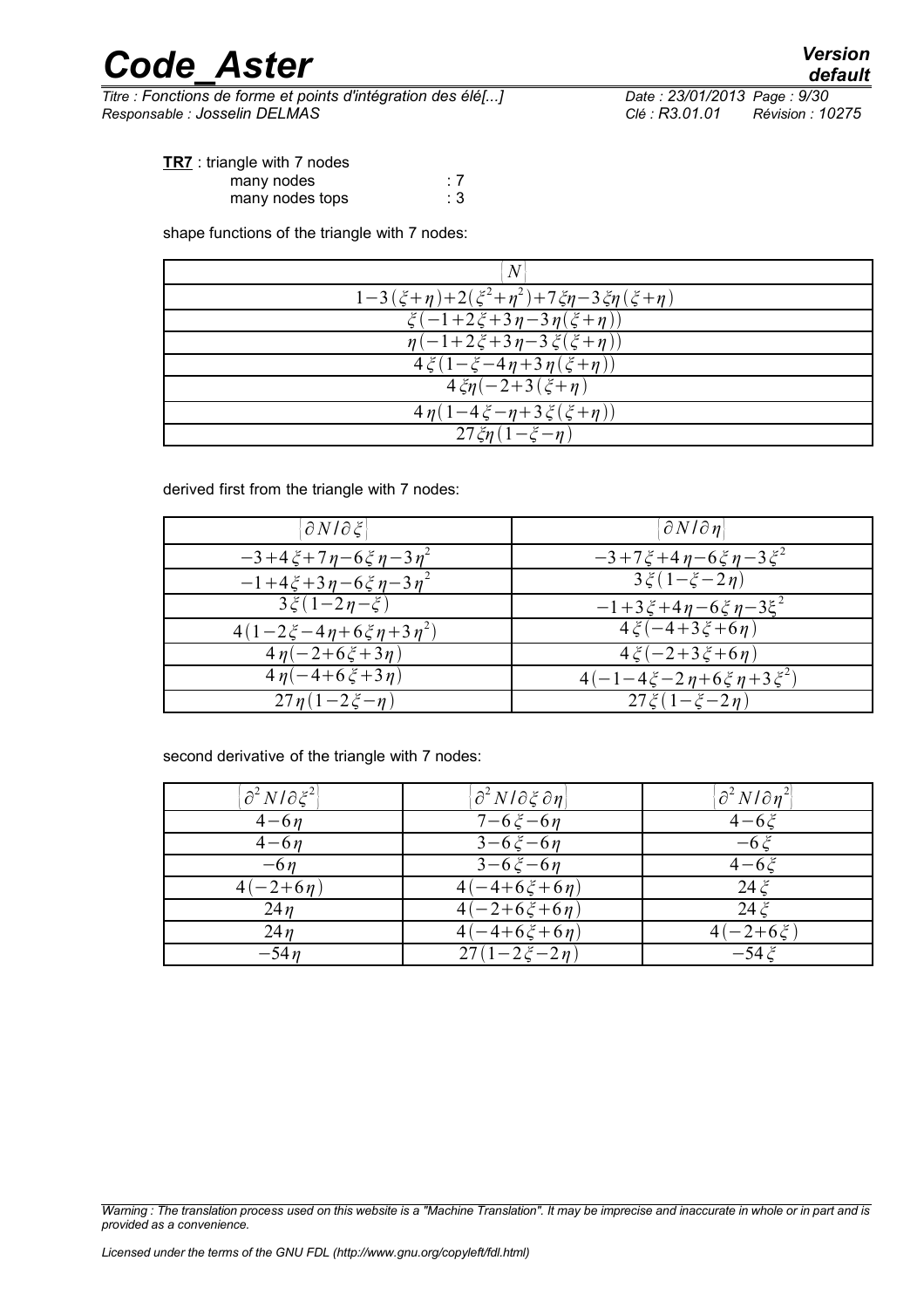*Titre : Fonctions de forme et points d'intégration des élé[...] Responsable : Josselin DELMAS Clé : R3.01.01 Révision : 10275*

| Date : 23/01/2013 Page : 10/30 |                         |
|--------------------------------|-------------------------|
| Clé : R3.01.01                 | <b>Révision : 10275</b> |

### <span id="page-9-0"></span>**3.2 Quadrangles: ELREFE QU4, QU8, QU9**



Coordinated of the nodes:

| Νl             | $-1.0$      | $-1.0$      |
|----------------|-------------|-------------|
| N2             | 1.0         | $-1.0$      |
| N <sub>3</sub> | 1.0.1.0     |             |
| N <sub>4</sub> | $-1.0$      | 1.0.0.0     |
| N <sub>5</sub> |             | $-1.0$      |
| N6             | 1.0.0.0.0.0 |             |
| N7             |             | 1.0         |
| $N\delta$      | $-1.0$      | 0.0.0.0.0.0 |
| N9             |             |             |

| Family | <b>Not</b>     | $\boldsymbol{\xi}$      | $\eta$                          | Weight |
|--------|----------------|-------------------------|---------------------------------|--------|
| FPG1   | 1              | $\mathbf 0$             | $\Omega$                        | 4      |
| FPG4   | 1              | - has                   | - has                           | $1.0$  |
|        | $\mathbf{2}$   | has                     | - has                           | $1.0$  |
|        | 3              | has                     |                                 | $1.0$  |
|        | $\overline{4}$ | - has                   |                                 | $1.0$  |
|        |                | $1/\sqrt{3}$<br>$has =$ |                                 |        |
| FPG9   | 1              | - has                   | - has                           | 25/81  |
|        | $\overline{2}$ | has                     | has<br>$\overline{\phantom{m}}$ | 25/81  |
|        | 3              | has                     |                                 | 25/81  |
|        | $\overline{4}$ | - has                   |                                 | 25/81  |
|        | 5.0.0          |                         | - has                           | 40/81  |
|        | 6              | has                     | 0.0                             | 40/81  |
|        | 7.0.0          |                         | has                             | 40/81  |
|        | 8              | - has                   | 0.0                             | 40/81  |
|        | 9.0.0.0.0      |                         |                                 | 64/81  |
|        |                | $a = 0.774596669241483$ |                                 |        |

*default*

*Warning : The translation process used on this website is a "Machine Translation". It may be imprecise and inaccurate in whole or in part and is provided as a convenience.*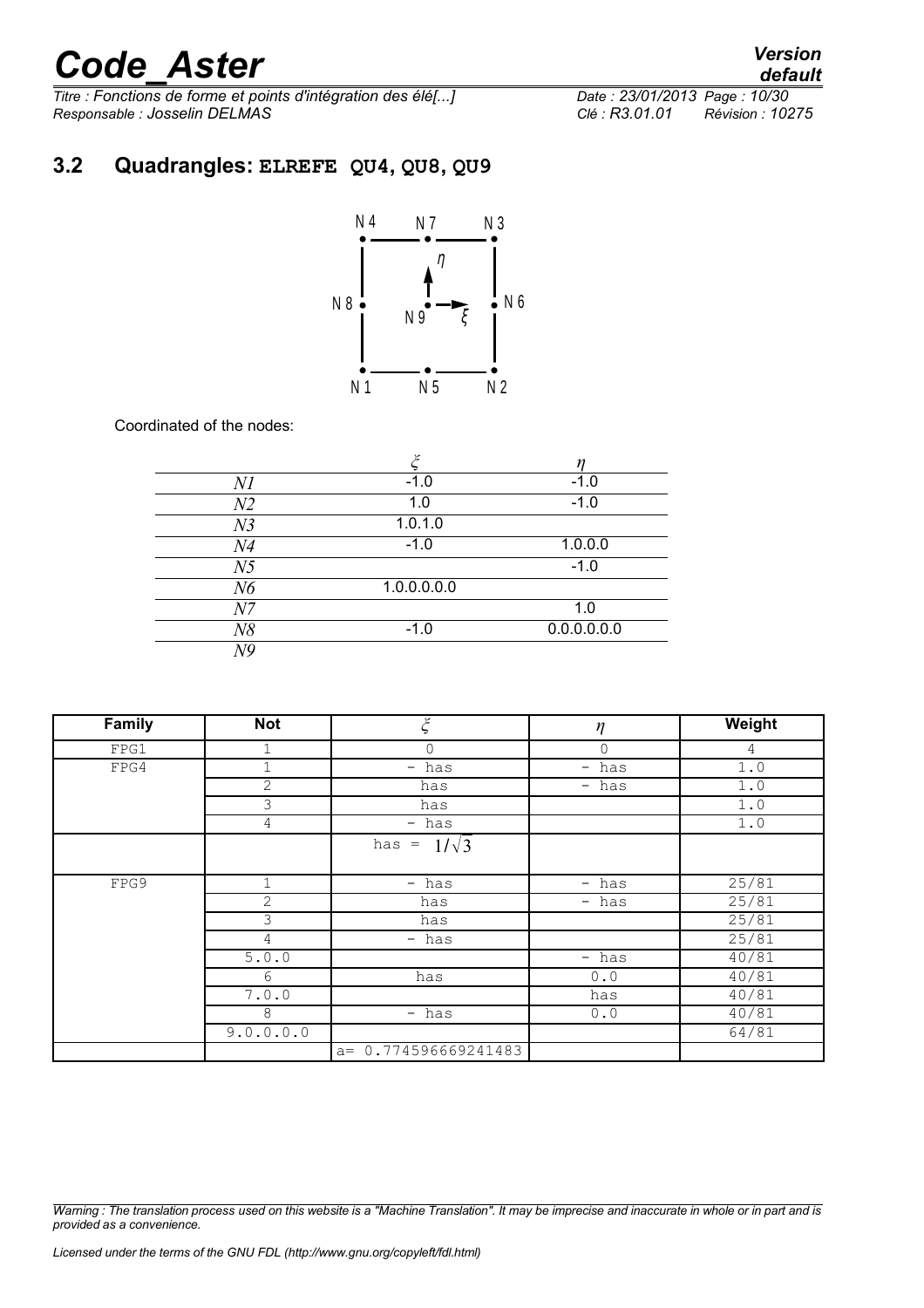*Titre : Fonctions de forme et points d'intégration des élé[...] Responsable : Josselin DELMAS Clé : R3.01.01 Révision : 10275*

| $QU4$ : quadrangle with 4 nodes |     |
|---------------------------------|-----|
| many nodes                      | : 4 |
| many nodes tops                 | : 4 |

shape functions, derived first and seconds of the quadrangle with 4 nodes:

| $\boldsymbol{N}$       | $\partial N/\partial \xi$ | $\partial N/\partial \eta$ |
|------------------------|---------------------------|----------------------------|
| $(1-\xi)(1-\eta)/4$    | $-(1-\eta)/4$             | $-(1-\xi)/4$               |
| $(1+\xi)(1-\eta)/4$    | $(1-\eta)/4$              | $-(1+\xi)/4$               |
| $(1+\xi)(1+\eta)/4$    | $(1+\eta)/4$              | $(1+\xi)/4$                |
| $1-\xi$ ) $(1+\eta)/4$ | $-(1+\eta)/4$             | $1 - \xi$ )/4              |

| $\partial^2 N/\partial \xi^2$ | $\left \partial^2 N/\partial \xi \,\partial \eta\right $ | $\partial^2 N/\partial n^2$ |
|-------------------------------|----------------------------------------------------------|-----------------------------|
|                               | 1/4                                                      |                             |
|                               | $-1/4$                                                   |                             |
|                               | 1/4                                                      |                             |
|                               | -174                                                     |                             |

**QU8** : quadrangle with 8 nodes many nodes : 8 many nodes tops : 4

shape functions and derived first of the quadrangle with 8 nodes:

| $N^{\parallel}$                  | $\partial N/\partial \xi$  | $\partial N/\partial \eta$ |
|----------------------------------|----------------------------|----------------------------|
| $(1-\xi)(1-\eta)(-1-\xi-\eta)/4$ | $(1-\eta)(2\xi+\eta)/4$    | $(1-\xi)(\xi+2\eta)/4$     |
| $(1+\xi)(1-\eta)(-1+\xi-\eta)/4$ | $(1-\eta)(2\xi-\eta)/4$    | $-(1+\xi)(\xi-2\eta)/4$    |
| $(1+\xi)(1+\eta)(-1+\xi+\eta)/4$ | $(1+\eta)(2\xi+\eta)/4$    | $(1+\xi)(\xi+2\eta)/4$     |
| $(1-\xi)(1+\eta)(-1-\xi+\eta)/4$ | $-(1+\eta)(-2 \xi+\eta)/4$ | $(1-\xi)(-\xi+2\eta)/4$    |
| $(1-\xi^2)(1-\eta)/2$            | $-\xi(1-\eta)$             | $-(1-\xi^2)/2$             |
| $(1+\xi)(1-\eta^2)/2$            | $(1 - \eta^2)/2$           | $-\eta(1+\xi)$             |
| $(1-\xi^2)(1+\eta)/2$            | $-\xi(1+\eta)$             | $(1-\xi^2)/2$              |
| $(1-\xi)(1-\eta^2)/2$            | $-(1-\eta^2)/2$            | $-\eta(1-\xi)$             |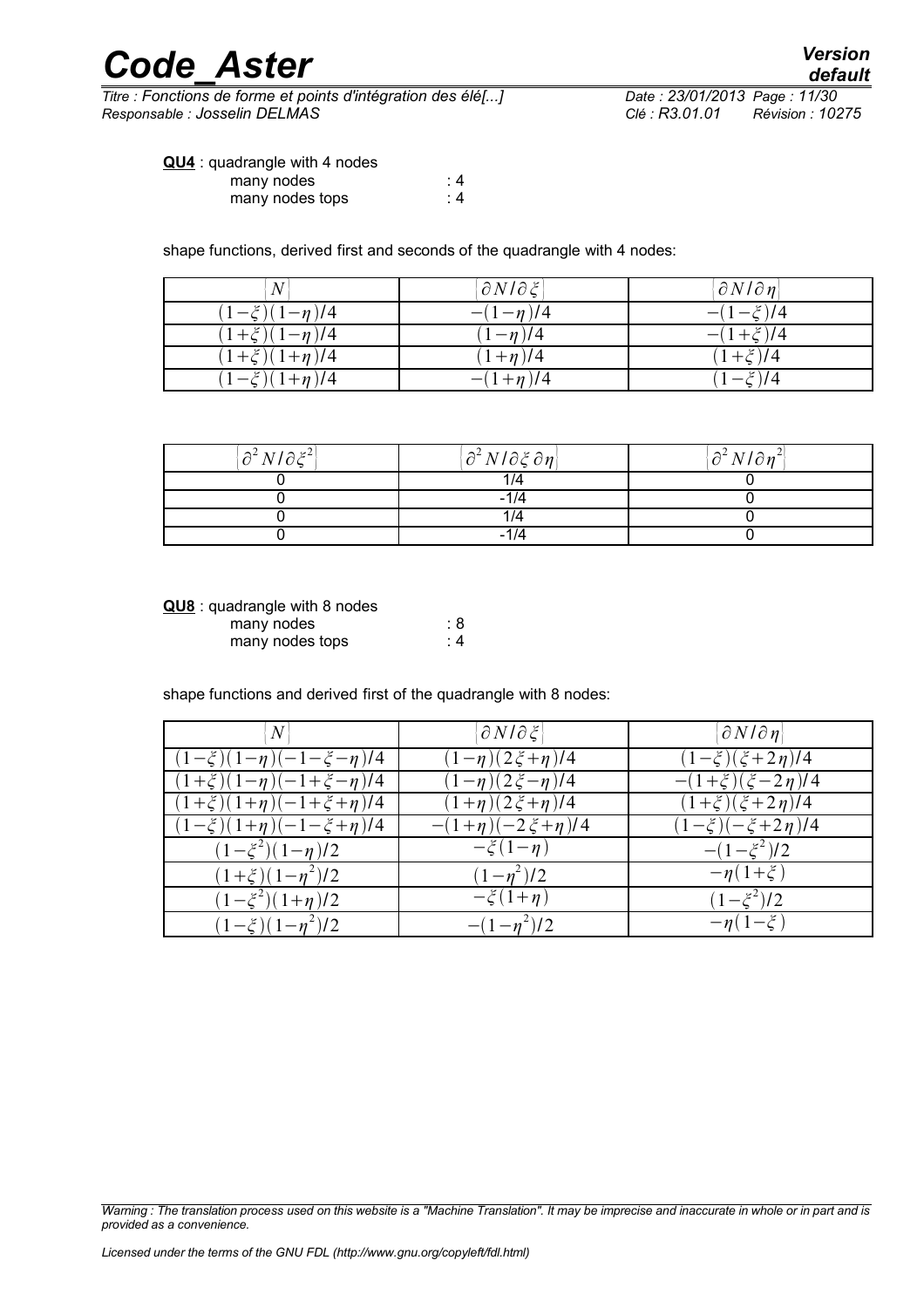*Titre : Fonctions de forme et points d'intégration des élé[...] Date : 23/01/2013 Page : 12/30 Responsable : Josselin DELMAS Clé : R3.01.01 Révision : 10275*

second derivative of the quadrangle with 8 nodes:

| $\left \partial^2N/\partial \zeta^2\right $ | $ \partial^2 N/\partial \xi \partial \eta $ | $\partial^2 N/\partial \eta^2$ |
|---------------------------------------------|---------------------------------------------|--------------------------------|
| $1 - \eta$ )/2                              | $\sqrt{1-2\zeta-2\eta/4}$                   | $1 - \xi$ )/2                  |
| $1 - \eta$ )/2                              | $-(1+2\xi-2\eta)/4$                         | $(1+\xi)/2$                    |
| $(1 + \eta)/2$                              | $\frac{(1+2\zeta+2\eta)}{4}$                | $(1+\xi)/2$                    |
| $(1+\eta)/2$                                | $\frac{-(1-2\xi+2\eta)/4}{4}$               | $(1 - \xi)/2$                  |
| $-1 + \eta$                                 |                                             |                                |
|                                             |                                             | $-1-\epsilon$                  |
|                                             |                                             |                                |
|                                             |                                             |                                |

**QU9** : quadrangle with 9 nodes

| many nodes      | : 9 |
|-----------------|-----|
| many nodes tops | : 4 |

shape functions and derived first of the quadrangle with 9 nodes:

| N                                    | $\partial N/\partial \xi$  | $\partial N/\partial \eta$ |
|--------------------------------------|----------------------------|----------------------------|
| $\zeta \eta (\zeta - 1)(\eta - 1)/4$ | $(2\xi-1)\eta(\eta-1)/4$   | $\xi(\xi-1)(2\eta-1)/4$    |
| $\zeta \eta (\zeta + 1)(\eta - 1)/4$ | $(2\xi+1)\eta(\eta-1)/4$   | $\xi(\xi+1)(2\eta-1)/4$    |
| $\zeta \eta (\zeta + 1)(\eta + 1)/4$ | $(2\xi+1)\eta(\eta+1)/4$   | $\xi(\xi+1)(2\eta+1)/4$    |
| $\zeta \eta (\zeta - 1)(\eta + 1)/4$ | $(2\zeta-1)\eta(\eta+1)/4$ | $\xi(\xi-1)(2\eta+1)/4$    |
| $(1-\xi^2)\eta(\eta-1)/2$            | $-\xi \eta(\eta-1)$        | $(1-\xi^2)(2\eta-1)/2$     |
| $\xi(\xi+1)(1-\eta^2)/2$             | $(2\zeta+1)(1-\eta^2)/2$   | $-\xi \eta(\xi+1)$         |
| $(1-\xi^2)\eta(\eta+1)/2$            | $-\xi\eta(\eta+1)$         | $(1-\xi^2)(2\eta+1)/2$     |
| $\xi(\xi-1)(1-\eta^2)/2$             | $(2\xi-1)(1-\eta^2)/2$     | $-\xi\eta(\xi-1)$          |
| $(1-\xi^2)(1-\eta^2)$                | $-2\xi(1-\eta^2)$          | $-2\eta(1-\xi^2)$          |

second derivative of the quadrangle with 9 nodes:

| $\left \partial^2 N/\partial \xi^2\right $ | $\partial^2 N/\partial \xi \partial \eta$ | $\left \partial^2 N/\partial\eta^2\right $ |
|--------------------------------------------|-------------------------------------------|--------------------------------------------|
| $\eta(\eta-1)/2$                           | $(\xi - 1/2)(\eta - 1/2)$                 | $\xi(\xi-1)/2$                             |
| $\eta(\eta-1)/2$                           | $\sqrt{(\xi+1/2)}(\eta-1/2)$              | $\xi(\xi+1)/2$                             |
| $\eta(\eta+1)/2$                           | $(\xi+1/2)(\eta+1/2)$                     | $\xi(\xi+1)/2$                             |
| $\eta(\eta+1)/2$                           | $(\zeta - 1/2)(\eta + 1/2)$               | $\xi(\xi-1)/2$                             |
| $-\eta(\eta-1)$                            | $-\xi(2\eta-1)$                           | $1-\xi^2$                                  |
| $1-\eta^2$                                 | $-\eta(2\xi+1)$                           | $-\xi(\xi+1)$                              |
| $-\eta(\eta+1)$                            | $-\xi(2\eta+1)$                           | $1 - \xi^2$                                |
| $1-\eta^2$                                 | $-\eta(2\xi-1)$                           | $-\xi(\xi-1)$                              |
| $-2(1-\eta^2)$                             | $4 \xi \eta$                              | $-2(1-\xi^2)$                              |

*Warning : The translation process used on this website is a "Machine Translation". It may be imprecise and inaccurate in whole or in part and is provided as a convenience.*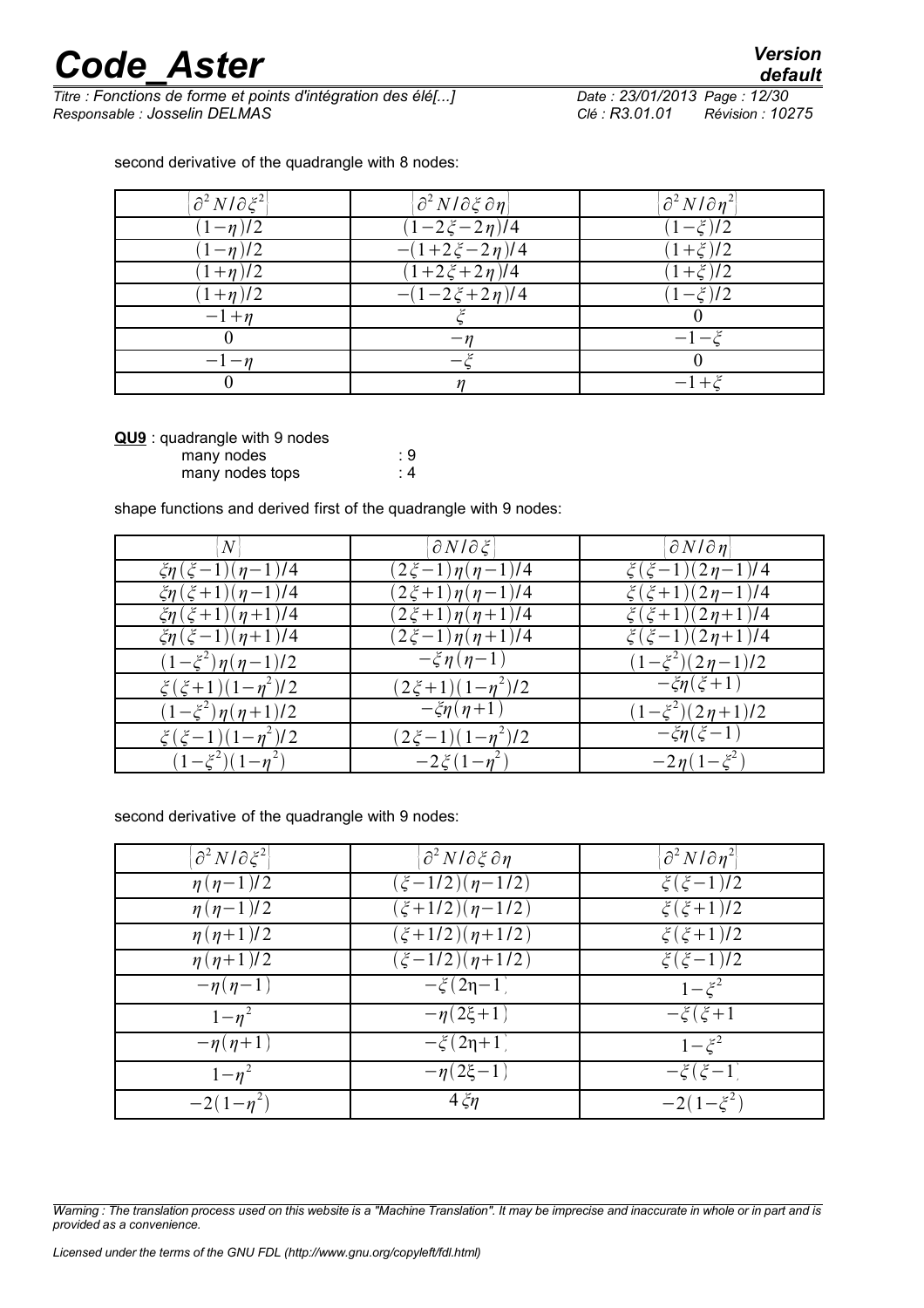# *Code\_Aster Version*<br>*Titre : Fonctions de forme et points d'intégration des élé[...] Date : 23/01/2013 Page : 13/30*

*Titre : Fonctions de forme et points d'intégration des élé[...] Date : 23/01/20*<br> *Responsable : Josselin DELMAS Clé : R3.01.01 Responsable : Josselin DELMAS Clé : R3.01.01 Révision : 10275*

### <span id="page-12-1"></span>**4 Voluminal elements**

#### <span id="page-12-0"></span>**4.1 Tetrahedrons: ELREFE TE4, T10**



Coordinated of the nodes:

|                | $\boldsymbol{x}$ |         | Ζ       |
|----------------|------------------|---------|---------|
| N1             | 0.               |         | 0.      |
| N <sub>2</sub> | 0.               | 0.      |         |
| N <sub>3</sub> | 0.               | 0.      | 0.      |
| N <sub>4</sub> | 1.               | 0.      | 0.      |
| N <sub>5</sub> | 0.               | 0.5.0.5 |         |
| N6             | 0.               | O.      | 0.5     |
| N <sub>7</sub> | 0.               | 0.5     | 0.      |
| $N\delta$      | 0.5.0.5          |         | 0.      |
| N <sup>9</sup> | 0.5              | 0.      | 0.5.0.5 |
| N10            |                  | O       |         |

#### **Shape functions:**

Formulate with 4 nodes

$$
\begin{cases}\nw_1(x, y, z) = y \\
w_2(x, y, z) = z \\
w_3(x, y, z) = 1 - x - y - z \\
w_4(x, y, z) = x\n\end{cases}
$$

*Warning : The translation process used on this website is a "Machine Translation". It may be imprecise and inaccurate in whole or in part and is provided as a convenience.*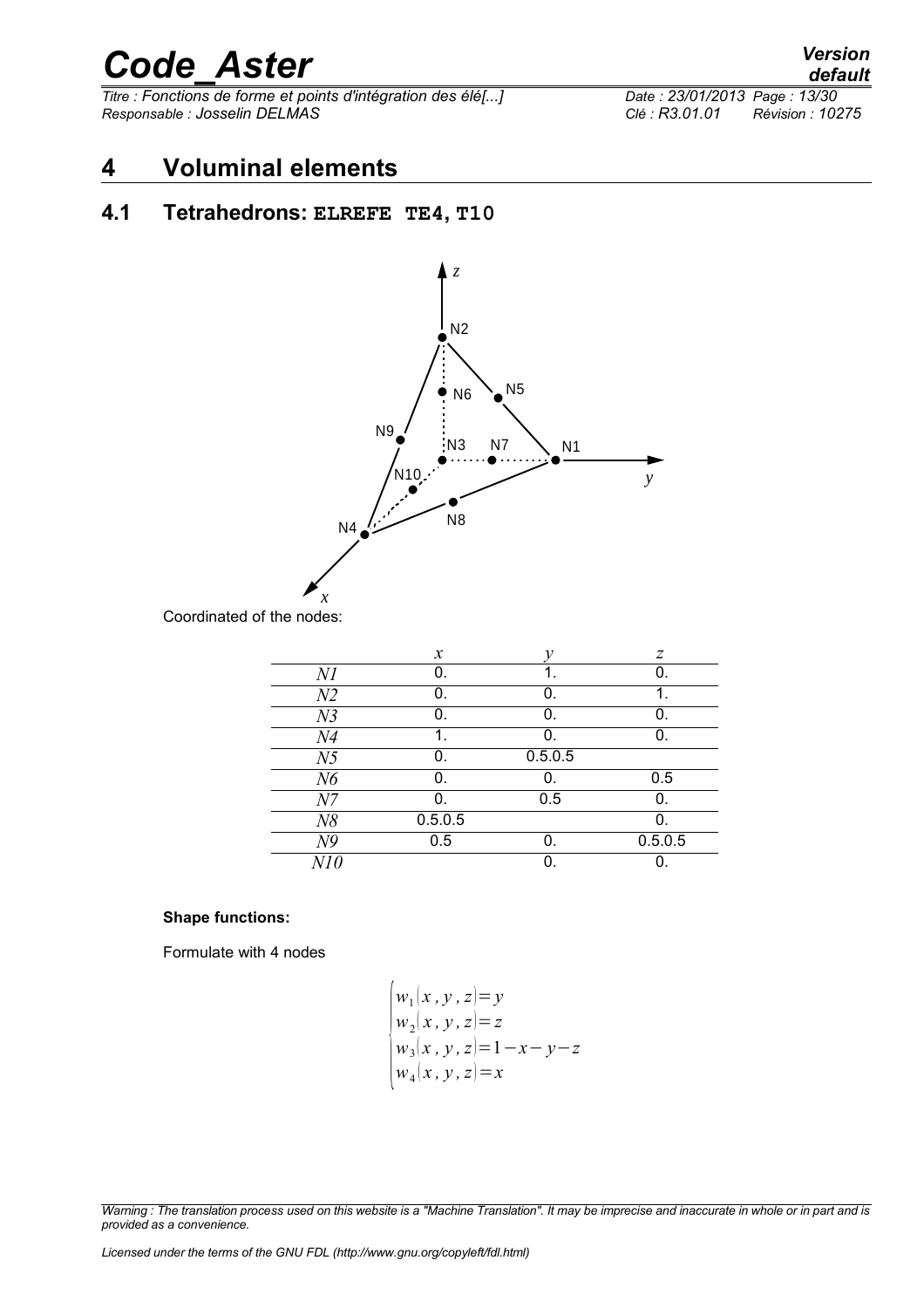# *Code\_Aster Version*<br>default<br>itre : Fonctions de forme et points d'intégration des élé[...] Date : 23/01/2013 Page : 14/30

*Titre : Fonctions de forme et points d'intégration des élé[...] Date : 23/01/2013 Page : 14/30 Responsable : Josselin DELMAS Clé : R3.01.01 Révision : 10275*

Formulates with 10 nodes

$$
w_{1} = y(2 y - 1)
$$
  
\n
$$
w_{2} = z(2 z - 1)
$$
  
\n
$$
w_{3} = (1 - x - y - z)(1 - 2x - 2y - 2z)
$$
  
\n
$$
w_{4} = x(2 x - 1)
$$
  
\n
$$
w_{5} = 4 xy
$$
  
\n
$$
w_{6} = 4 z(1 - x - y - z)
$$
  
\n
$$
w_{7} = 4 y(1 - x - y - z)
$$
  
\n
$$
w_{8} = 4 xy
$$
  
\n
$$
w_{9} = 4 x z
$$
  
\n
$$
w_{10} = 4 x(1 - x - y - z)
$$

#### **Formulates numerical integration:**

Formulate to 1 point, of order 1 in  $x$ ,  $y$ ,  $z$  : (FPG1)

| <b>Not</b> |  | — | Weight |
|------------|--|---|--------|
|            |  |   |        |

Formula at 4 points, of order 2 in  $x$ ,  $y$ ,  $z$  : (FPG4)

| <b>Not</b> | $\mathcal{X}$ |  | Weight |
|------------|---------------|--|--------|
|            | u             |  |        |
|            | и             |  |        |
|            |               |  |        |
|            |               |  |        |

with:  $a = \frac{5-\sqrt{5}}{20}$ 20  $b = \frac{5+3\sqrt{5}}{20}$ 20

Formula at 5 points, of order 3 in  $x, y, z$  : (FPG5)

| <b>Not</b> | $\sim$<br>л | $\overline{ }$ | Weight         |
|------------|-------------|----------------|----------------|
|            |             |                | $\frac{7}{15}$ |
|            |             |                | 4(             |
|            |             |                | 40             |
|            |             |                |                |
|            |             |                |                |

With:  $a=0.25$   $b=\frac{1}{6}$ 6 , *c*=0. 5

Formulates at 15 points, of order 5 in  $x, y, z$  : (FPG15)

| <b>Not</b> | $\mathcal{X}$ |   | z | Weight               |
|------------|---------------|---|---|----------------------|
|            | а             | a | a | 8/405                |
| າ          |               | ι | υ |                      |
| 3          |               | ι | с | $2665 - 14\sqrt{15}$ |
| 4          | ◡             | U | υ | 226800               |
| 5          |               | U | υ |                      |

*Warning : The translation process used on this website is a "Machine Translation". It may be imprecise and inaccurate in whole or in part and is provided as a convenience.*

*default*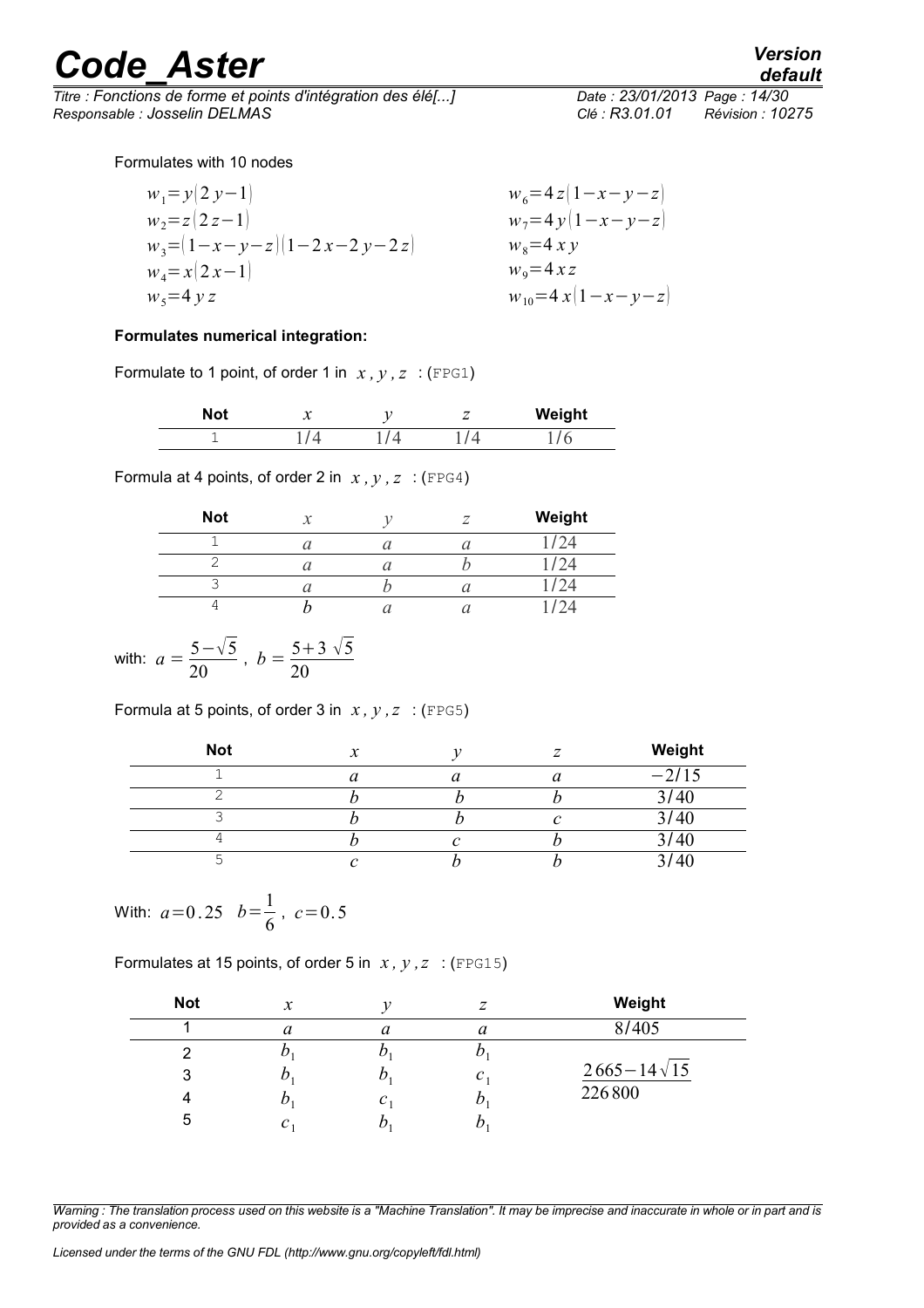| <b>Code Aster</b>             |          |                                                              |                  |                   |                          | <b>Version</b><br>default                              |
|-------------------------------|----------|--------------------------------------------------------------|------------------|-------------------|--------------------------|--------------------------------------------------------|
| Responsable : Josselin DELMAS |          | Titre : Fonctions de forme et points d'intégration des élé[] |                  |                   | Clé : R3.01.01           | Date: 23/01/2013 Page: 15/30<br><b>Révision: 10275</b> |
|                               | 6        | b <sub>2</sub>                                               | b <sub>2</sub>   | b <sub>2</sub>    |                          |                                                        |
|                               |          | b <sub>2</sub>                                               | b,               | c <sub>2</sub>    | $2665+14\sqrt{15}$       |                                                        |
|                               | 8        | b <sub>2</sub>                                               | c <sub>2</sub>   | b <sub>2</sub>    | 226800                   |                                                        |
|                               | 9        | c <sub>2</sub>                                               | b <sub>2</sub>   | b <sub>2</sub>    |                          |                                                        |
|                               | 10       | $\overline{d}$                                               | $\overline{d}$   | $\mathcal{C}_{0}$ |                          |                                                        |
|                               | 11       | d                                                            | $\boldsymbol{e}$ |                   |                          |                                                        |
|                               | 12       | $\epsilon$                                                   | $\overline{d}$   | d.                |                          |                                                        |
|                               | 13<br>14 | $\overline{d}$                                               | e                | $\epsilon$        | $\overline{567}$         |                                                        |
|                               | 15       | e                                                            | $\overline{d}$   | $\epsilon$        |                          |                                                        |
|                               |          | e                                                            | $\epsilon$       | $\overline{d}$    |                          |                                                        |
| with:                         |          |                                                              |                  |                   |                          |                                                        |
| $a=0.25$                      |          |                                                              |                  |                   | $13 - 3 \sqrt{15}$<br>34 | 20                                                     |
|                               |          |                                                              | 34               |                   | $13 + 3\sqrt{15}$<br>34  | 20                                                     |

### <span id="page-14-0"></span>**4.2 Pentahedrons: ELREFE PE6, P15, P18**



*Warning : The translation process used on this website is a "Machine Translation". It may be imprecise and inaccurate in whole or in part and is provided as a convenience.*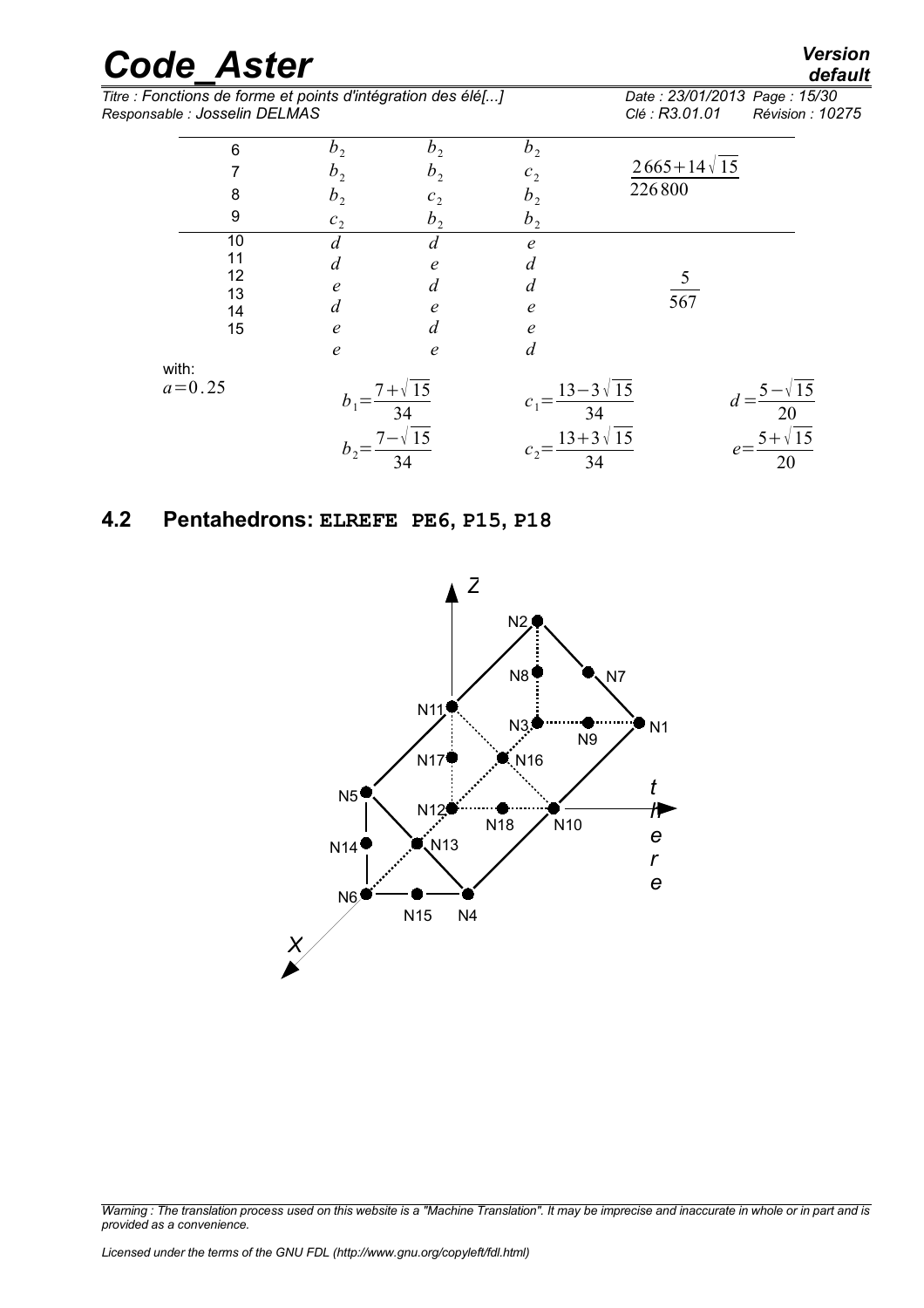*Titre : Fonctions de forme et points d'intégration des élé[...] Date : 23/01/2013 Page : 16/30 Responsable : Josselin DELMAS Clé : R3.01.01 Révision : 10275*

Coordinated of the nodes:

|                | $\boldsymbol{x}$ | $\mathcal V$ | Ζ    |
|----------------|------------------|--------------|------|
| N1             | $-1.$            | 1.           | 0.   |
| N <sub>2</sub> | $-1.$            | 0.           | 1.   |
| N <sub>3</sub> | $-1.$            | 0.           | 0.   |
| N <sub>4</sub> | 1.               | 1.           | 0.   |
| N <sub>5</sub> | 1.               | 0.           | 1.   |
| N6             | 1.               | 0.           | 0.   |
| N <sub>7</sub> | $-1.$            | 0.5.0.5      |      |
| N8             | $-1.$            | 0.           | 0.5. |
| N <sup>9</sup> | $-1.$            | 0.5          | 0.   |
| N10            | 0.               | 1.           | 0.   |
| NII            | 0.               | 0.           | 1.   |
| N12            | 0.               | 0.           | 0.   |
| NI3            | 1.               | 0.5.0.5      |      |
| N14            | 1.               | 0.           | 0.5  |
| NI5            | 1.               | 0.5          | 0.   |
| NI6            | 0.               | 0.5.0.5      |      |
| NI7            | 0.               | 0.           | 0.5  |
| N18            | 0.               | 0.5          | 0.   |

*Warning : The translation process used on this website is a "Machine Translation". It may be imprecise and inaccurate in whole or in part and is provided as a convenience.*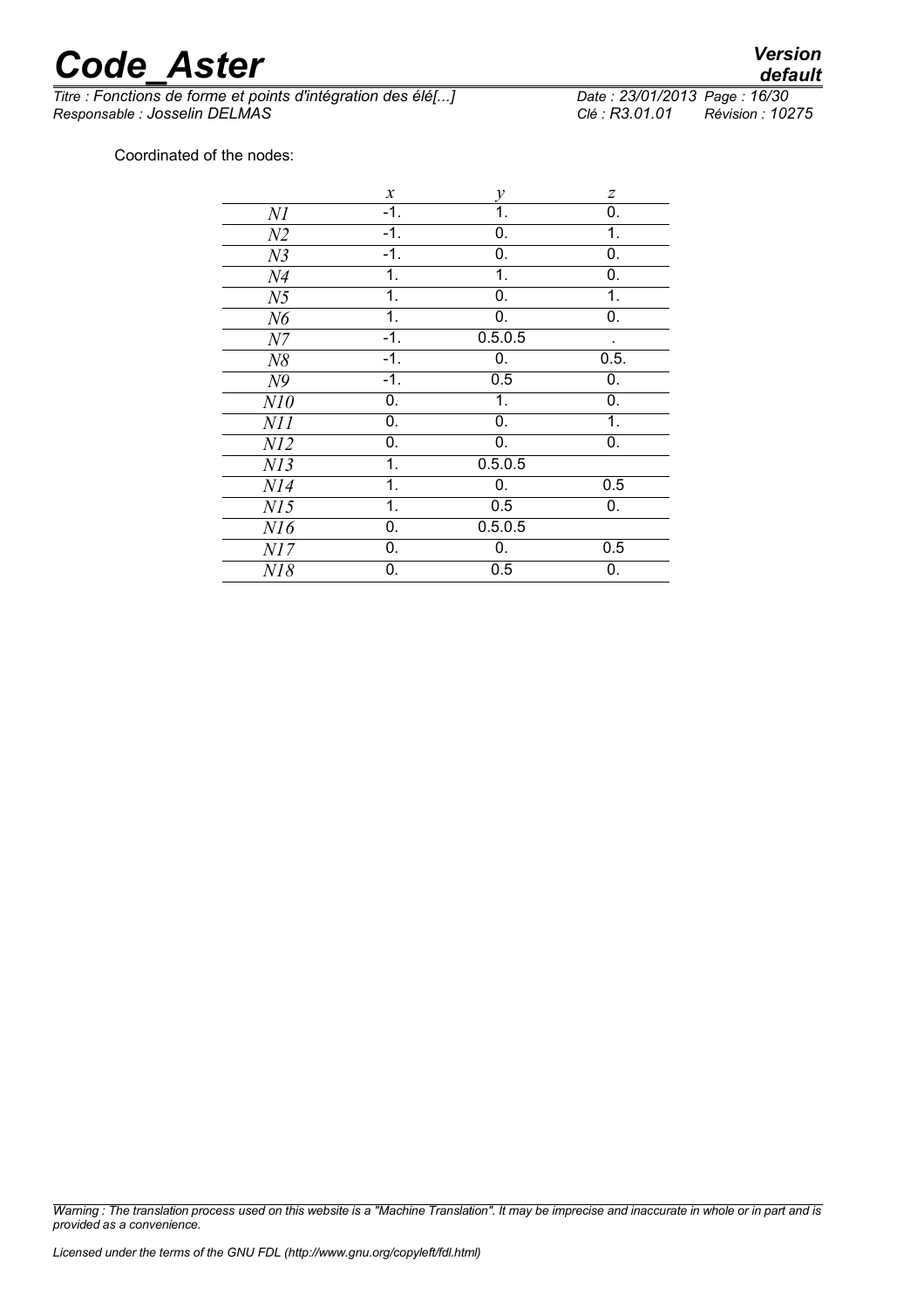# *Code\_Aster Version*<br>*Titre : Fonctions de forme et points d'intégration des élé[...] Date : 23/01/2013 Page : 17/30*

*Titre : Fonctions de forme et points d'intégration des élé[...] Date : 23/01/2013 Page : 17/30 Responsable : Josselin DELMAS Clé : R3.01.01 Révision : 10275*

#### **Shape functions:**

Formulate with 6 nodes

$$
w_1 = \frac{1}{2} y (1 - x)
$$
  
\n
$$
w_2 = \frac{1}{2} z (1 - x)
$$
  
\n
$$
w_3 = \frac{1}{2} (1 - y - z) (1 - x)
$$
  
\n
$$
w_4 = \frac{1}{2} y (x + 1)
$$
  
\n
$$
w_5 = \frac{1}{2} z (x + 1)
$$
  
\n
$$
w_6 = \frac{1}{2} (1 - y - z) (x + 1)
$$

#### Formulates with 15 nodes

$$
w_{1} = y(1-x)(2y-2-x)/2
$$
  
\n
$$
w_{2} = z(1-x)(2z-2-x)/2
$$
  
\n
$$
w_{3} = (x-1)(1-y-z)(x+2y+2z)/2
$$
  
\n
$$
w_{4} = y(1+x)(2y-2+x)/2
$$
  
\n
$$
w_{5} = z(1+x)(2z-2+x)/2
$$
  
\n
$$
w_{6} = (-x-1)(1-y-z)(-x+2y+2z)/2
$$
  
\n
$$
w_{10} = y(1-x^{2})
$$
  
\n
$$
w_{10} = y(1-x^{2})
$$
  
\n
$$
w_{11} = z(1-x^{2})
$$
  
\n
$$
w_{12} = (1-y-z)(1-x^{2})
$$
  
\n
$$
w_{13} = 2 y z(1+x)
$$
  
\n
$$
w_{14} = 2 z(1-y-z)(1+x)
$$
  
\n
$$
w_{15} = 2 y(1-y-z)(1+x)
$$
  
\n
$$
w_{16} = y(1-y-z)(1-x^{2})
$$
  
\n
$$
w_{17} = z(1-y-z)(1+x)
$$

Formulates with 18 nodes

$$
w_{1} = x y(x-1)(2 y-1)/2
$$
  
\n
$$
w_{2} = x z(x-1)(2 z-1)/2
$$
  
\n
$$
w_{3} = x(x-1)(z+y-1)(2 z+2 y-1)/2
$$
  
\n
$$
w_{4} = x y(x+1)(2 y-1)/2
$$
  
\n
$$
w_{5} = x z(x+1)(2 z-1)/2
$$
  
\n
$$
w_{6} = x(x+1)(z+y-1)(2 z+2 y-1)/2
$$
  
\n
$$
w_{7} = 2 x y z(x-1)
$$
  
\n
$$
w_{8} = -2 x z(x-1)(z+y-1)
$$
  
\n
$$
w_{10} = y(1-x^{2})(2 y-1)
$$
  
\n
$$
w_{11} = z(1-x^{2})(2 y-1)
$$
  
\n
$$
w_{12} = (1-x^{2})(2 z-1)
$$
  
\n
$$
w_{13} = 2 x y z(x+1)
$$
  
\n
$$
w_{14} = -2 x z(x+1)(z+y-1)
$$
  
\n
$$
w_{15} = -2 x y(x+1)(z+y-1)
$$
  
\n
$$
w_{16} = 4 y z(1-x^{2})
$$
  
\n
$$
w_{17} = 4 z(x^{2}-1)(z+y-1)
$$
  
\n
$$
w_{18} = 4 y(x^{2}-1)(z+y-1)
$$

#### **Formulas of numerical integration at 6 points (order 3 in**  $x$ **, order 2 in**  $y$  **and**  $z$ **) (FPG6)**

| <b>Not</b> | $\mathcal{X}$ |    | Ζ   | Weight |
|------------|---------------|----|-----|--------|
| 1.0.5.0.5  | $-1/\sqrt{2}$ |    |     | 176    |
|            | $\sqrt{2}$    |    | 0.5 | 16     |
| 3.0.5      |               |    | O.  |        |
| 4.0.5.0.5  |               |    |     | 176    |
|            |               | υ. | 0.5 |        |
| 6.0.5      |               |    | U.  |        |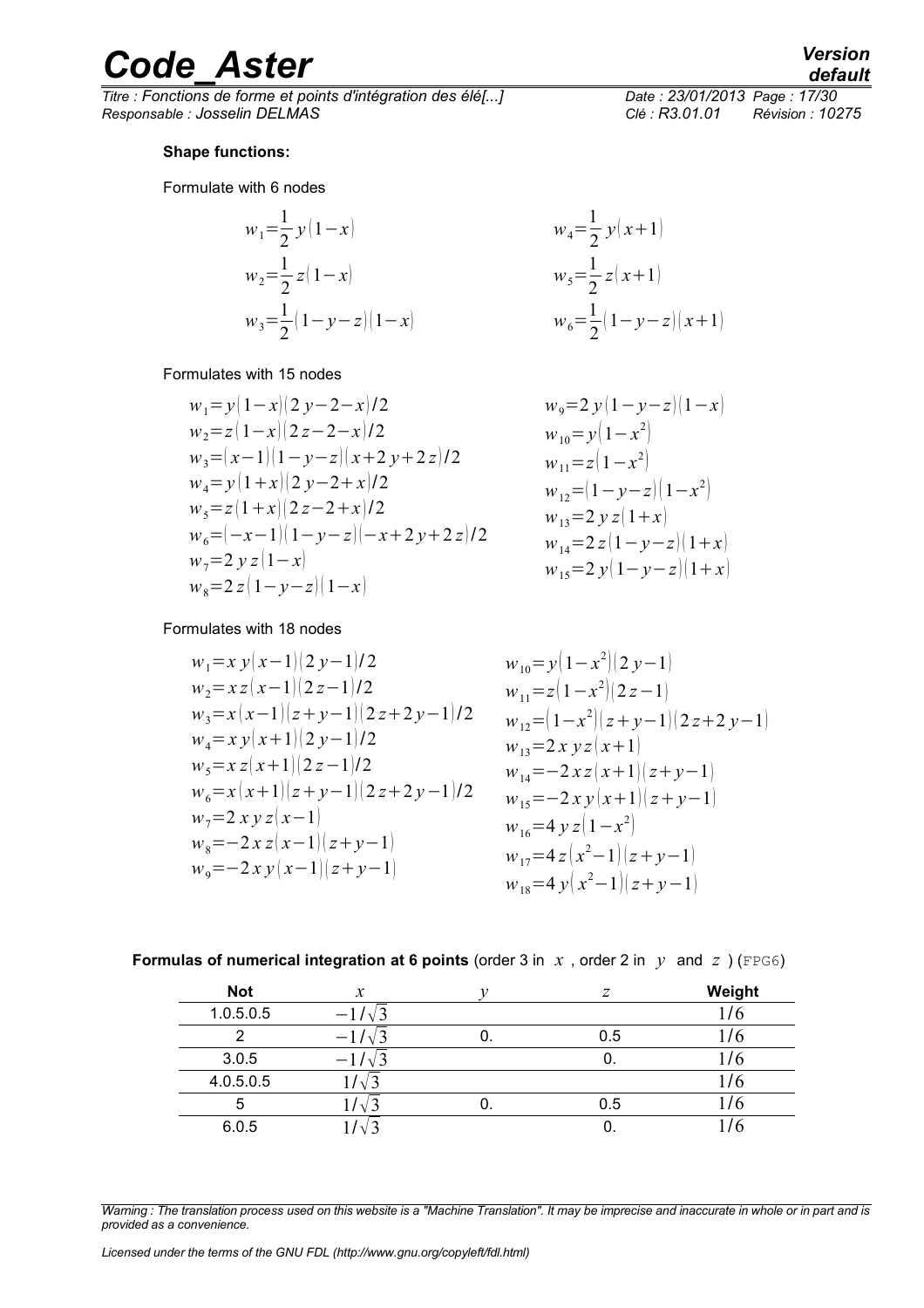# *Code\_Aster Version*<br>default<br>Fitre : Fonctions de forme et points d'intégration des élé[...] Date : 23/01/2013 Page : 18/30

*Titre : Fonctions de forme et points d'intégration des élé[...] Date : 23/01/2013 Page : 18/30 Responsable : Josselin DELMAS Clé : R3.01.01 Révision : 10275*

#### **Formulate numerical integration at 8 points: (FPG8)**

2 Gauss points in *x* (order 3).

4 points of Hammer in *y* and *z* (order 3).

| <b>Not</b> | $\mathcal{X}$ |     | Ζ   | Weight   |
|------------|---------------|-----|-----|----------|
|            | $-a$          | 173 | 1/3 | $-27/96$ |
| 2.0.6.0.2  | $-a$          |     |     | 25/96    |
| 3.0.2.0.6  | $-a$          |     |     | 25/96    |
| 4.0.2.0.2  | $-a$          |     |     | 25/96    |
| 5          | $+a$          | 1/3 | 1/3 | $-27/96$ |
| 6.0.6.0.2  | $+a$          |     |     | 25/96    |
| 7.0.2.0.6  | $+a$          |     |     | 25/96    |
| 8.0.2.0.2  | $+a$          |     |     | 25/96    |

With *a*=0.577350269189626

#### **Formula of numerical integration at 21 points: (FPG21)**

3 Gauss points in *x* (order 5).

7 points of Hammer in *y* and *z* (order 5 in *y* and *z* ).

| <b>Not</b>      | $\boldsymbol{\mathcal{X}}$ | $\mathcal{Y}$    | $\boldsymbol{Z}$ | Weight                                         |
|-----------------|----------------------------|------------------|------------------|------------------------------------------------|
| $\mathbf{1}$    | $-\alpha$                  | 1/3              | 1/3              |                                                |
|                 |                            |                  |                  | $\frac{9}{c_1\frac{9}{80}}$                    |
| $\overline{2}$  | $-\alpha$                  | $\boldsymbol{a}$ | $\boldsymbol{a}$ | $155 + \sqrt{15}$                              |
| $\frac{3}{4}$   | $-\alpha$                  | $1-2a$           | $\boldsymbol{a}$ | c <sub>1</sub><br>2400                         |
|                 | $-\alpha$                  | $\boldsymbol{a}$ | $1-2a$           |                                                |
|                 | $-\alpha$                  | $\boldsymbol{b}$ | $\overline{b}$   |                                                |
| 5<br>6<br>7     | $-\alpha$                  | $1-2b$           | $\boldsymbol{b}$ | $\frac{155 - \sqrt{15}}{2400}$<br>$\mathcal C$ |
|                 | $-\alpha$                  | $\boldsymbol{b}$ | $1-2b$           |                                                |
| $\overline{8}$  | $\overline{0}$ .           | $\overline{1/3}$ | $\overline{1/3}$ |                                                |
|                 |                            |                  |                  | $\frac{9}{c_2\frac{9}{80}}$                    |
| $\overline{9}$  | 0.                         | $\boldsymbol{a}$ | $\boldsymbol{a}$ | $\frac{155 + \sqrt{15}}{2}$                    |
| 10              | 0.                         | $1-2a$           | $\boldsymbol{a}$ | $c_2$<br>2400                                  |
| 11              | 0.                         | $\boldsymbol{a}$ | $1-2a$           |                                                |
| $\overline{12}$ | 0.                         | $\boldsymbol{b}$ | $\boldsymbol{b}$ | $155 - \sqrt{15}$                              |
| 13              | 0.                         | $1-2b$           | $\boldsymbol{b}$ | $c_2$<br>2400                                  |
| 14              | 0.                         | $\boldsymbol{b}$ | $1-2b$           |                                                |
| 15              | $\alpha$                   | $\overline{1/3}$ | $\overline{1/3}$ |                                                |
|                 |                            |                  |                  | $\overline{c_1\frac{9}{80}}$                   |
| $\overline{16}$ | $\alpha$                   | $\overline{b}$   | $\boldsymbol{a}$ | $155 + \sqrt{15}$                              |
| 17              | $\alpha$                   | $1-2a$           | $\boldsymbol{a}$ | c <sub>1</sub><br>2400                         |
| 18              | $\alpha$                   | $\boldsymbol{a}$ | $1-2a$           |                                                |
| $\overline{19}$ | $\alpha$                   | $\boldsymbol{b}$ | $\boldsymbol{b}$ | $155 - 15$                                     |
| 20<br>21        | $\alpha$                   | $1-2b$           | $\boldsymbol{b}$ |                                                |
|                 | $\alpha$                   | $\boldsymbol{b}$ | $1-2b$           |                                                |

with: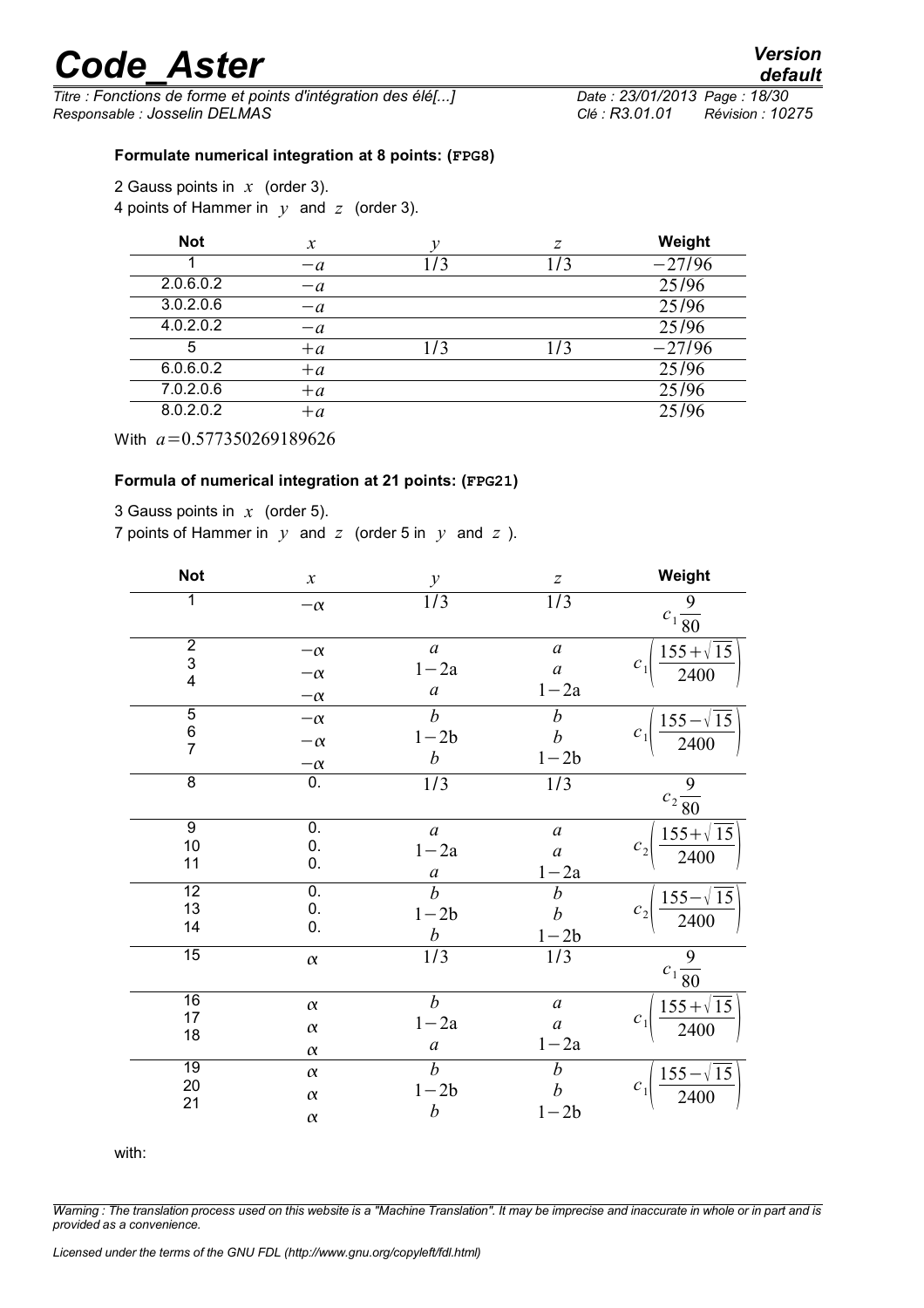<span id="page-18-0"></span>

*Warning : The translation process used on this website is a "Machine Translation". It may be imprecise and inaccurate in whole or in part and is provided as a convenience.*

N2 N3 N10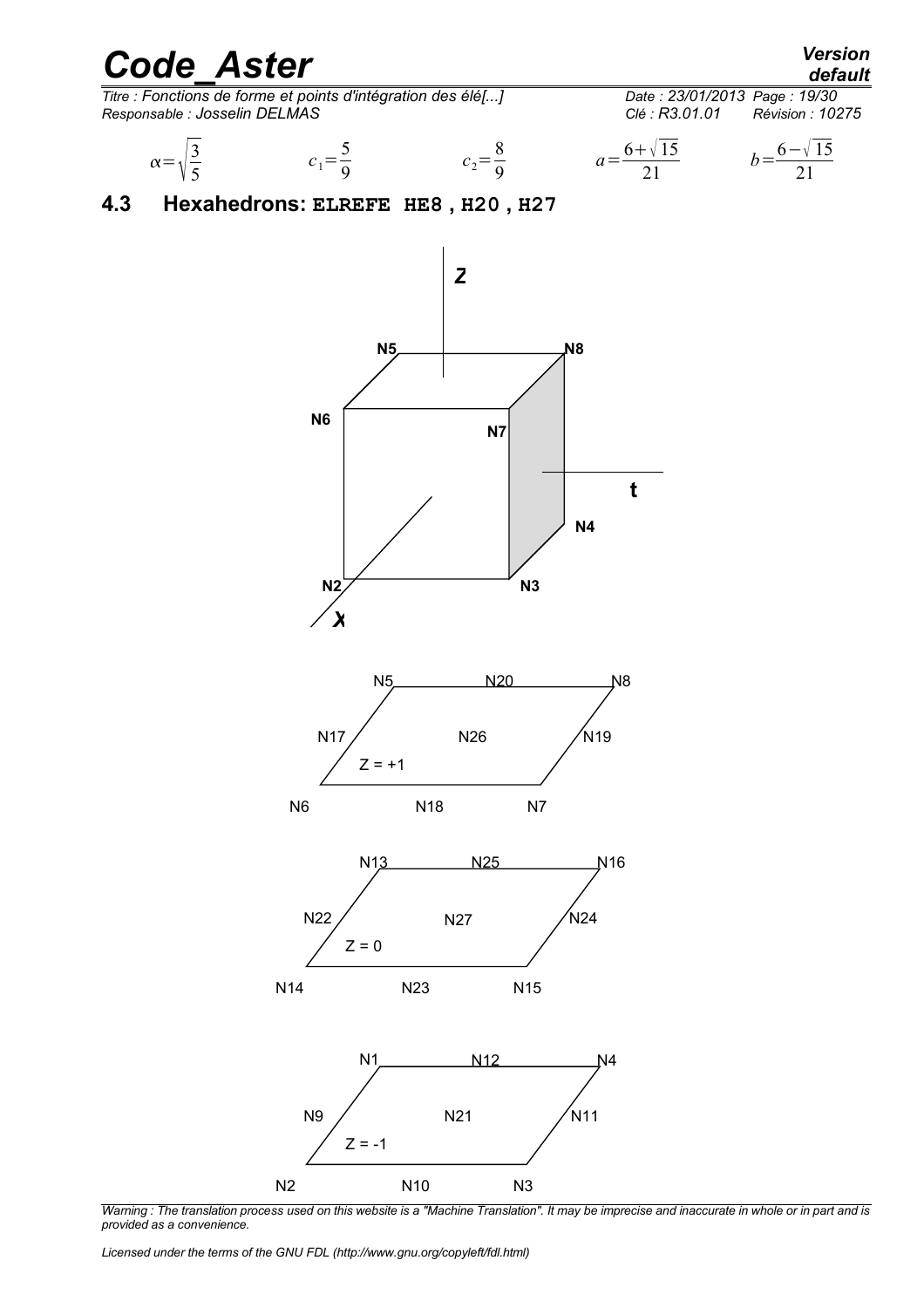*Titre : Fonctions de forme et points d'intégration des élé[...] Date : 23/01/2013 Page : 20/30 Responsable : Josselin DELMAS Clé : R3.01.01 Révision : 10275*

*default*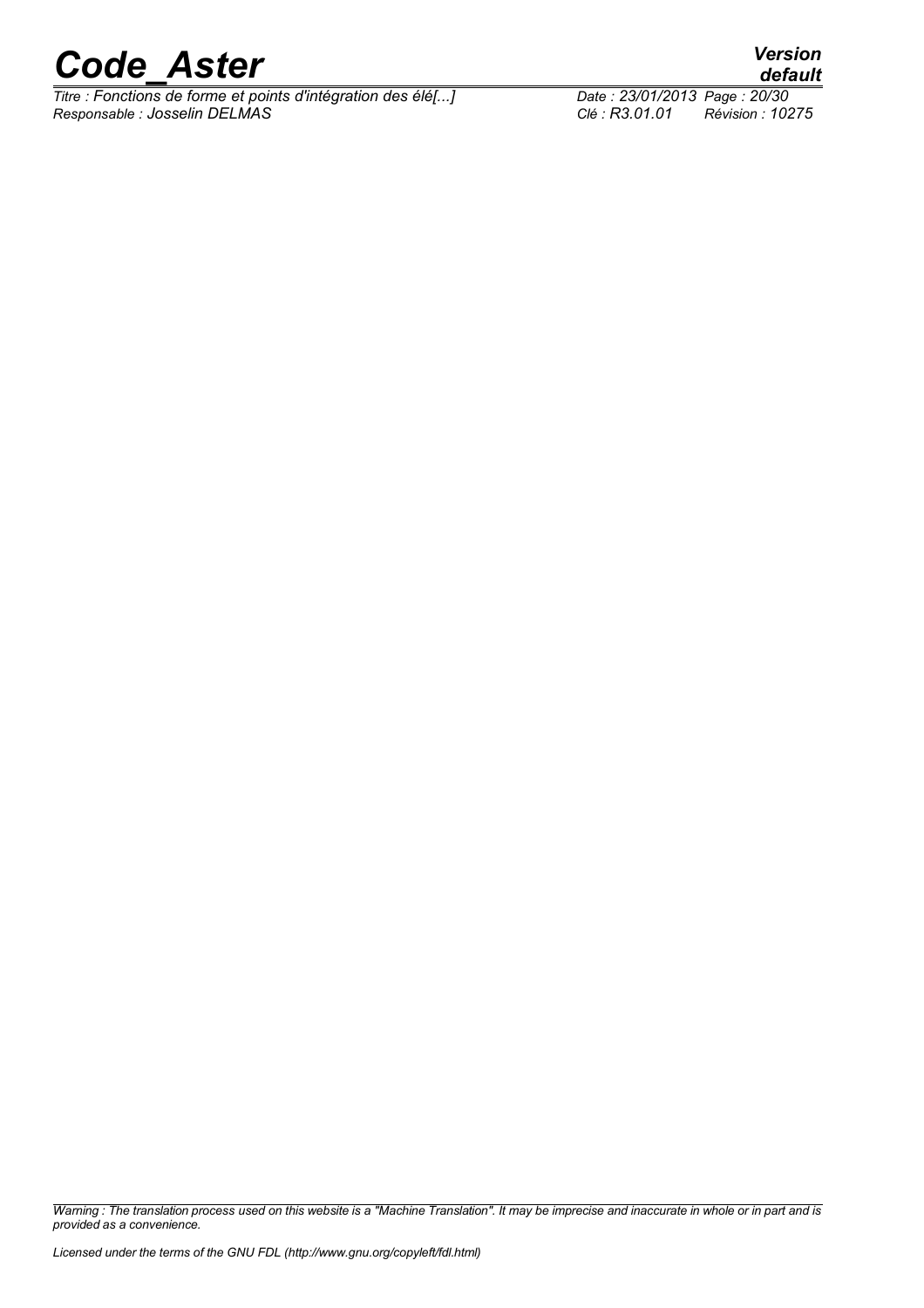

*Titre : Fonctions de forme et points d'intégration des élé[...] Date : 23/01/20*<br> *Responsable : Josselin DELMAS Clé : R3.01.01 Responsable : Josselin DELMAS Clé : R3.01.01 Révision : 10275*

Coordinated of the nodes:

|                        | $\boldsymbol{\mathcal{X}}$ | ${\mathcal Y}$            | $\boldsymbol{Z}$ |
|------------------------|----------------------------|---------------------------|------------------|
| N <sub>1</sub>         | $-1.$                      | $-1.$                     | $-1.$            |
| N <sub>2</sub>         | $\overline{1}$ .           | $-1.$                     | $-1.$            |
| $\overline{N3}$        | $\overline{1}$ .           | $\overline{1}$ .          | $-1$ .           |
| N <sub>4</sub>         | $\bar{1}$                  | $\overline{1}$ .          | -1.              |
| $\overline{\text{N5}}$ | $-1.$                      | $-1.$                     | $\overline{1}$ . |
| $\overline{\text{N6}}$ | $\overline{1}$ .           | $-1.$                     | $\overline{1}$ . |
| N7                     | 1.                         | $\overline{1}$ .          | $\overline{1}$ . |
| N <sub>8</sub>         | $-1.$                      | $\overline{1}$ .          | $\overline{1}$ . |
| $\overline{N9}$        | $\overline{0}$ .           | $-1.$                     | $-1.$            |
| N <sub>10</sub>        | $\overline{1}$ .           | 0.                        | $-1.$            |
| N11                    | $\overline{0}$ .           | $\overline{1}$ .          | $-1.$            |
| N <sub>12</sub>        | $-1.$                      | $\overline{0}$ .          | $-1.$            |
| N13                    | $-1.$                      | $-1.$                     | $\overline{0}$ . |
| N14                    | 1.                         | $-1.$                     | $\overline{0}$ . |
| N15                    | $\overline{1}$ .           | $\overline{1}$ .          | 0.               |
| N16                    | $-1.$                      | $\overline{1}$ .          | $\overline{0}$ . |
| N17                    | 0.                         | $-1.$                     | $\overline{1}$ . |
| N18                    | $\overline{1}$ .           | $\overline{0}$ .          | $\overline{1}$ . |
| N19                    | $\overline{0}$ .           | $\overline{1}$ .          | $\overline{1}$ . |
| N20                    | $-1.$                      | $\overline{0}$ .          | 1.               |
| N <sub>21</sub>        | 0.                         | 0.                        | $-1.$            |
| N <sub>22</sub>        | 0.                         | $-1.$                     | $\overline{0}$ . |
| $\overline{N23}$       | $\overline{1}$ .           | $\overline{0}$ .          | $\overline{0}$ . |
| N <sub>24</sub>        | $\overline{0}$ .           | $\overline{\mathbf{1}}$ . | $\overline{0}$ . |
| N <sub>25</sub>        | -1.                        | 0.                        | $\overline{0}$ . |
| N26                    | 0.                         | 0.                        | $\overline{1}$ . |
| $\overline{N27}$       | $\overline{0}$ .           | $\overline{0}$ .          | $\overline{0}$ . |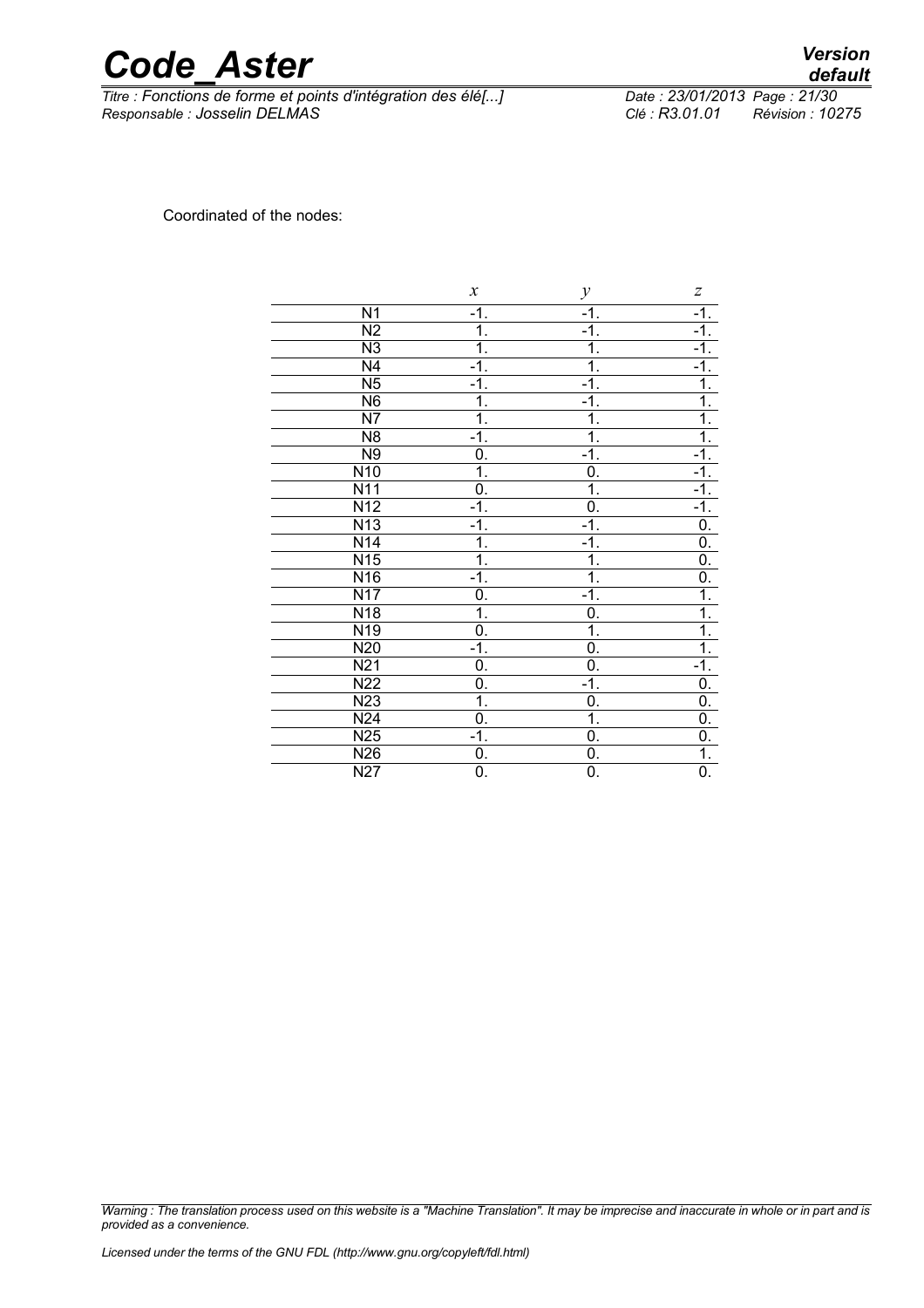*Titre : Fonctions de forme et points d'intégration des élé[...] Date : 23/01/2013 Page : 22/30 Responsable : Josselin DELMAS Clé : R3.01.01 Révision : 10275*

#### **Shape functions:**

Formulate with 8 nodes

$$
w_1 = \frac{1}{8} (1-x)(1-y)(1-z)
$$
  
\n
$$
w_2 = \frac{1}{8} (1+x)(1-y)(1-z)
$$
  
\n
$$
w_3 = \frac{1}{8} (1+x)(1+y)(1-z)
$$
  
\n
$$
w_4 = \frac{1}{8} (1-x)(1+y)(1-z)
$$

Formulates with 20 nodes

$$
w_1 = \frac{1}{8}(1-x)(1-y)(1-z)(-2-x-y-z)
$$
  
\n
$$
w_2 = \frac{1}{8}(1+x)(1-y)(1-z)(-2+x-y-z)
$$
  
\n
$$
w_3 = \frac{1}{8}(1+x)(1+y)(1-z)(-2+x+y-z)
$$
  
\n
$$
w_4 = \frac{1}{8}(1-x)(1+y)(1-z)(-2-x+y-z)
$$
  
\n
$$
w_5 = \frac{1}{8}(1-x)(1-y)(1+z)(-2-x-y+z)
$$
  
\n
$$
w_6 = \frac{1}{8}(1+x)(1-y)(1+z)(-2+x-y+z)
$$
  
\n
$$
w_7 = \frac{1}{8}(1-x)(1+y)(1+z)(-2-x+y+z)
$$
  
\n
$$
w_8 = \frac{1}{8}(1-x)(1+y)(1+z)(-2-x+y+z)
$$
  
\n
$$
w_9 = \frac{1}{4}(1-x^2)(1-y)(1-z)
$$
  
\n
$$
w_{10} = \frac{1}{4}(1-y^2)(1+x)(1-z)
$$

$$
w_5 = \frac{1}{8} (1-x)(1-y)(1+z)
$$
  
\n
$$
w_6 = \frac{1}{8} (1+x)(1-y)(1+z)
$$
  
\n
$$
w_7 = \frac{1}{8} (1+x)(1+y)(1+z)
$$
  
\n
$$
w_8 = \frac{1}{8} (1-x)(1+y)(1+z)
$$

$$
w_{11} = \frac{1}{4} (1 - x^2)(1 + y)(1 - z)
$$
  
\n
$$
w_{12} = \frac{1}{4} (1 - y^2)(1 - x)(1 - z)
$$
  
\n
$$
w_{13} = \frac{1}{4} (1 - z^2)(1 - x)(1 - y)
$$
  
\n
$$
w_{14} = \frac{1}{4} (1 - z^2)(1 + x)(1 - y)
$$
  
\n
$$
w_{15} = \frac{1}{4} (1 - z^2)(1 + x)(1 + y)
$$
  
\n
$$
w_{16} = \frac{1}{4} (1 - z^2)(1 - x)(1 + y)
$$
  
\n
$$
w_{17} = \frac{1}{4} (1 - x^2)(1 - y)(1 + z)
$$
  
\n
$$
w_{18} = \frac{1}{4} (1 - y^2)(1 + x)(1 + z)
$$
  
\n
$$
w_{19} = \frac{1}{4} (1 - x^2)(1 + y)(1 + z)
$$
  
\n
$$
w_{20} = \frac{1}{4} (1 - y^2)(1 - x)(1 + z)
$$

*Warning : The translation process used on this website is a "Machine Translation". It may be imprecise and inaccurate in whole or in part and is provided as a convenience.*

*default*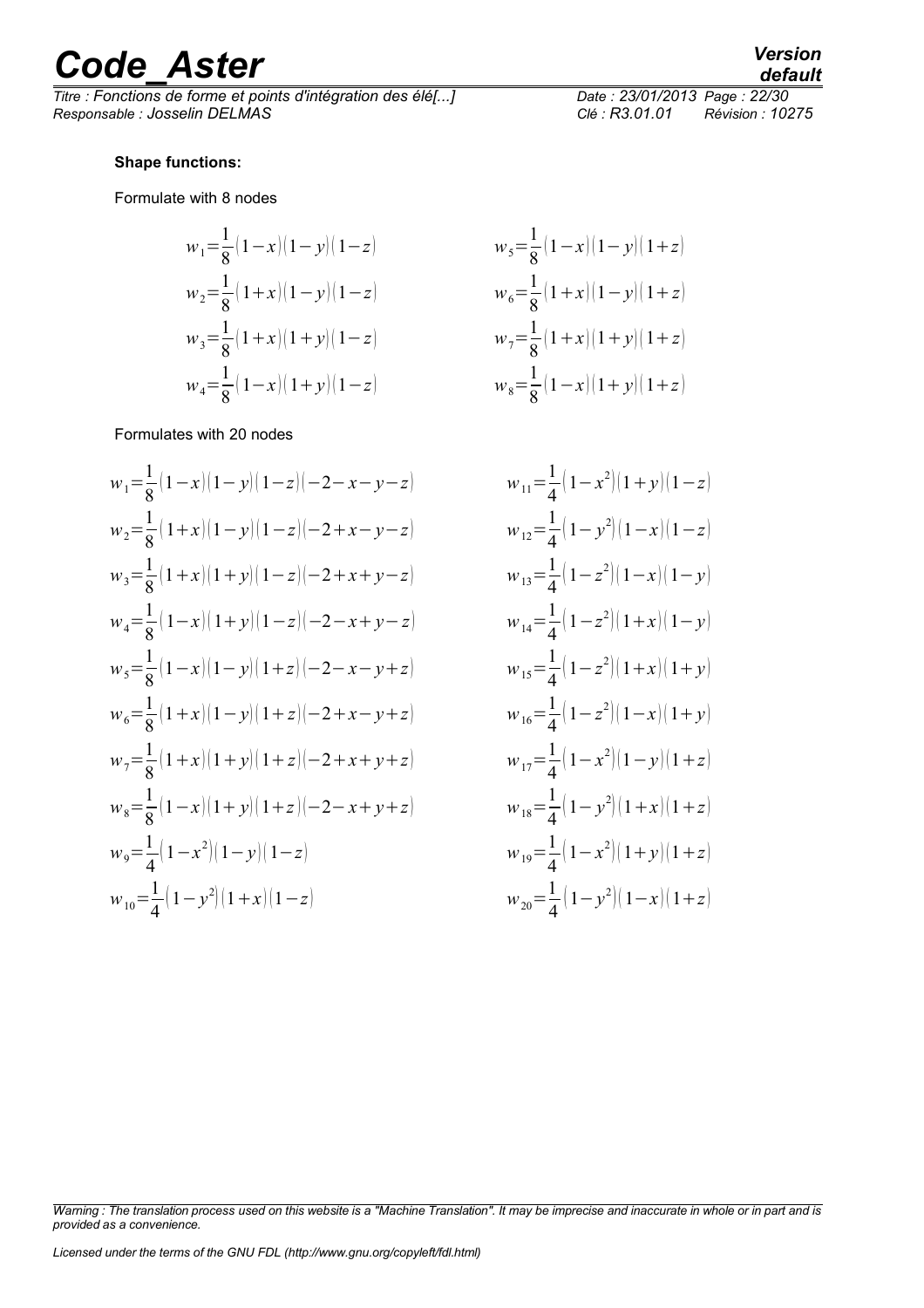*Titre : Fonctions de forme et points d'intégration des élé[...] Date : 23/01/2013 Page : 23/30 Responsable : Josselin DELMAS Clé : R3.01.01 Révision : 10275*

Formulates with 27 nodes

$$
w_{1} = \frac{1}{8}x(x-1)y(y-1)z(z-1)
$$
\n
$$
w_{2} = \frac{1}{8}x(x+1)y(y-1)z(z-1)
$$
\n
$$
w_{3} = \frac{1}{8}x(x+1)y(y+1)z(z-1)
$$
\n
$$
w_{4} = \frac{1}{8}x(x-1)y(y+1)z(z-1)
$$
\n
$$
w_{5} = \frac{1}{8}x(x-1)y(y+1)z(z-1)
$$
\n
$$
w_{6} = \frac{1}{8}x(x-1)y(y-1)z(z+1)
$$
\n
$$
w_{7} = \frac{1}{4}(1-x^{2})y(y-1)z(z+1)
$$
\n
$$
w_{8} = \frac{1}{8}x(x+1)y(y-1)z(z+1)
$$
\n
$$
w_{9} = \frac{1}{8}x(x+1)y(y-1)z(z+1)
$$
\n
$$
w_{10} = \frac{1}{8}x(x+1)y(y+1)z(z+1)
$$
\n
$$
w_{11} = \frac{1}{8}(1-x^{2})y(y+1)z(z+1)
$$
\n
$$
w_{20} = \frac{1}{4}x(x-1)(1-y^{2})z(z+1)
$$
\n
$$
w_{30} = \frac{1}{4}x(x-1)(1-y^{2})z(z-1)
$$
\n
$$
w_{4} = \frac{1}{8}x(x+1)y(y+1)z(z+1)
$$
\n
$$
w_{5} = \frac{1}{8}x(x+1)y(y+1)z(z-1)
$$
\n
$$
w_{6} = \frac{1}{4}(1-x^{2})y(y-1)z(z-1)
$$
\n
$$
w_{7} = \frac{1}{4}(1-x^{2})y(y-1)z(z-1)
$$
\n
$$
w_{7} = \frac{1}{4}(1-x^{2})y(y+1)z(z-1)
$$
\n
$$
w_{8} = \frac{1}{8}(1-x^{2})y(y+1)z(z-1)
$$
\n
$$
w_{9} = \frac{1}{4}(1-x^{2})y(y+1)z(z-1)
$$
\n
$$
w_{11} = \frac{1}{4}(1-x^{2})y(y+1)z(z-1)
$$
\n
$$
w_{12} = \frac{
$$

Formulates squaring of Gauss at 2 points in each direction (order 3) (FPG8)

| <b>Not</b> | $\mathcal{X}$            |                     | Z                        | Weights |
|------------|--------------------------|---------------------|--------------------------|---------|
|            | $-1/x$<br>$\mathbf{c}$   | $\sqrt{3}$<br>$-11$ | $\overline{\phantom{0}}$ |         |
| 2          |                          | $-1$                |                          |         |
| 3          | $\overline{\phantom{m}}$ |                     |                          |         |
|            |                          |                     |                          | 1.5     |
|            |                          | $-1/\sqrt{3}$       | $\overline{\phantom{m}}$ |         |
| 6          |                          | $\sqrt{2}$<br>$-1$  |                          |         |
|            |                          |                     |                          |         |
| 8          |                          |                     |                          |         |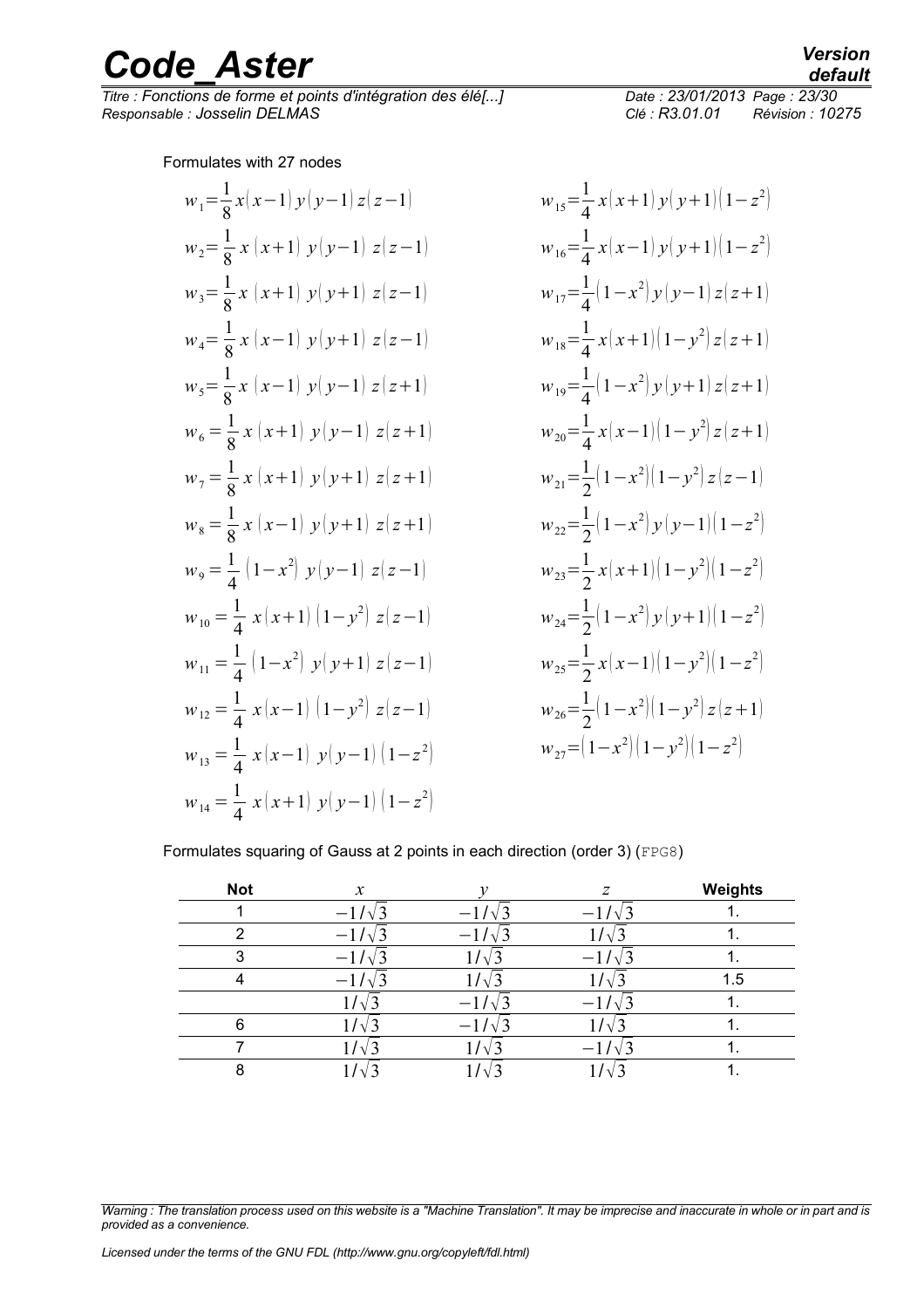*Titre : Fonctions de forme et points d'intégration des élé[...] Date : 23/01/2013 Page : 24/30 Responsable : Josselin DELMAS Clé : R3.01.01 Révision : 10275*

*default*

| Formulate squaring of Gauss at 3 points in each direction (order 5): (FPG27) |  |  |  |
|------------------------------------------------------------------------------|--|--|--|
|                                                                              |  |  |  |

| <b>Not</b>                    | $\boldsymbol{x}$ | $\mathcal{V}$       | $\overline{z}$ | Weight                                           |
|-------------------------------|------------------|---------------------|----------------|--------------------------------------------------|
| $\mathbf{1}$                  | $-\alpha$        | $-\alpha$           | $-\alpha$      | $c_1^3$                                          |
| $\mathbf 2$                   | $-\alpha$        | $-\alpha$           | 0.             | $\overline{c_1^2c_2}$                            |
| 3                             | $-\alpha$        | $-\alpha$           | $\alpha$       | $\overline{c_1^3}$                               |
| $\overline{\mathbf{4}}$       | $-\alpha$        | 0.5                 | $-\alpha$      | $\overline{c_1^2c_2}$                            |
|                               | $-\alpha$        | 0.                  | 0.             | $\overline{c_1c_2^2}$                            |
| 6                             | $-\alpha$        | 0.                  | $\alpha$       | $\overline{c_1^2c_2}$                            |
| $\overline{7}$                | $-\alpha$        | $\alpha$            | $-\alpha$      | $\overline{c_1^3}$                               |
| 8                             | $-\alpha$        | $\alpha$            | 0.             | $\overline{c_1^2c_2}$                            |
| 9                             | $-\alpha$        | $\alpha$            | $\alpha$       | $\overline{c_1^3}$                               |
| 10                            | 0.               | $-\alpha$           | $-\alpha$      | $\overline{c_1^2c_2}$                            |
| 11                            | 0.               | $-\alpha$           | 0.             | $\overline{c_1c_2^2}$                            |
| 12                            | 0.               | $-\alpha$           | $\alpha$       | $\overline{c_1^2c_2}$                            |
| 13                            | 0.               | 0.                  | $-\alpha$      | $c_1 c_2^2$                                      |
| 14                            | 0.               | 0.                  | 0.             | $\overline{c_2^3}$                               |
| 15                            | 0.               | 0.                  | $\alpha$       | $c_1 c_2^2$                                      |
| 16                            | 0.               | $\alpha$            | $-\alpha$      | $\overline{c_1^2c_2}$                            |
| 17                            | 0.               | $\alpha$            | 0.             | $\overline{c_1c_2^2}$                            |
| 18                            | 0.               | $\alpha$            | $\alpha$       | $c_1^2c_2$                                       |
| 19                            | $\alpha$         | $-\alpha$           | $-\alpha$      | $c_1^3$                                          |
| 20                            | $\alpha$         | $-\alpha$           | 0.             | $\overline{c_1^2c_2}$                            |
| 21                            | $\alpha$         | $-\alpha$           | $\alpha$       | $c_1^3$                                          |
| 22                            | $\alpha$         | 0.                  | $-\alpha$      | $\overline{c_1^2c_2}$                            |
| 23                            | $\alpha$         | 0.                  | 0.             |                                                  |
| 24                            | $\alpha$         | 0.25                | $\alpha$       |                                                  |
|                               | $\alpha$         | $\alpha$            | $-\alpha$      | $rac{c_1c_2^2}{c_1^2c_2}$<br>$rac{c_1^3}{c_1^3}$ |
| 26                            | $\alpha$         | $\alpha$            | 0.             | $\frac{c_1^2 c_2}{c_1^3}$                        |
| 27                            | $\alpha$         | $\alpha$            | $\alpha$       |                                                  |
| with:                         |                  |                     |                |                                                  |
| $\alpha = \sqrt{\frac{3}{5}}$ |                  | $c_1 = \frac{5}{9}$ |                | $c_2 = \frac{8}{9}$                              |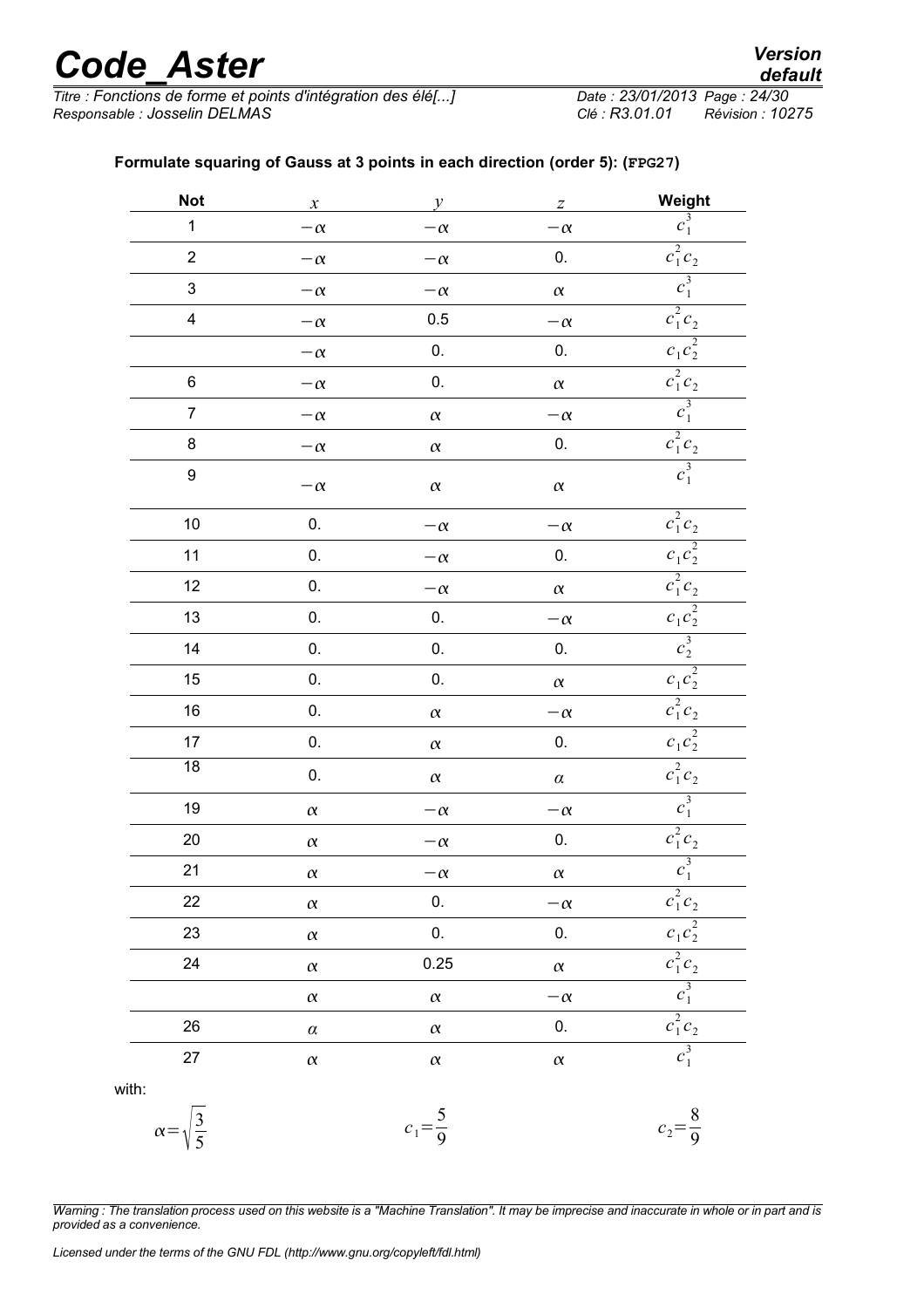# *Code\_Aster Version*<br>*Titre : Fonctions de forme et points d'intégration des élé[...] Date : 23/01/2013 Page : 25/30*

*Titre : Fonctions de forme et points d'intégration des élé[...] Date : 23/01/2013 Page : 25/30 Responsable : Josselin DELMAS Clé : R3.01.01 Révision : 10275*

### <span id="page-24-0"></span>**4.4 Pyramids: ELREFE PY5, P13**



the square base is consisted the quadrangle  $\left. N_{1}\,N_{2}N_{3}\,N_{4}\right.$  and  $\left. N_{5}\right.$  is the top of the pyramid.

|                  | $\boldsymbol{x}$ | $\mathcal{Y}$ | Z   |
|------------------|------------------|---------------|-----|
| $\boldsymbol{N}$ | 1.               | 0.            | 0.  |
| $N_{2}$          | 0.               | 1.            | 0.  |
| $N_3$            | $=$ 1.           | 0.            | 0.  |
| $N_{4}$          | 0.               | $-1.$         | 0.  |
| $N_{5}$          | 0.               | 0.            | 1.  |
| $N_{6}$          | 0.5.0.5          |               | 0.  |
| $N_{7}$          | $-0.5$           | 0.5           | 0.  |
| $N_{\rm s}$      | $-0.5$           | $-0.5$        | 0.  |
| $N_{9}$          | 0.5              | $-0.5$        | 0.  |
| $N_{10}$         | 0.5              | 0.            | 0.5 |
| $N_{11}$         | 0.               | 0.5.0.5       |     |
| $N_{12}$         | $-0.5$           | 0.            | 0.5 |
| $N_{13}$         | 0.               | $-0.5$        | 0.5 |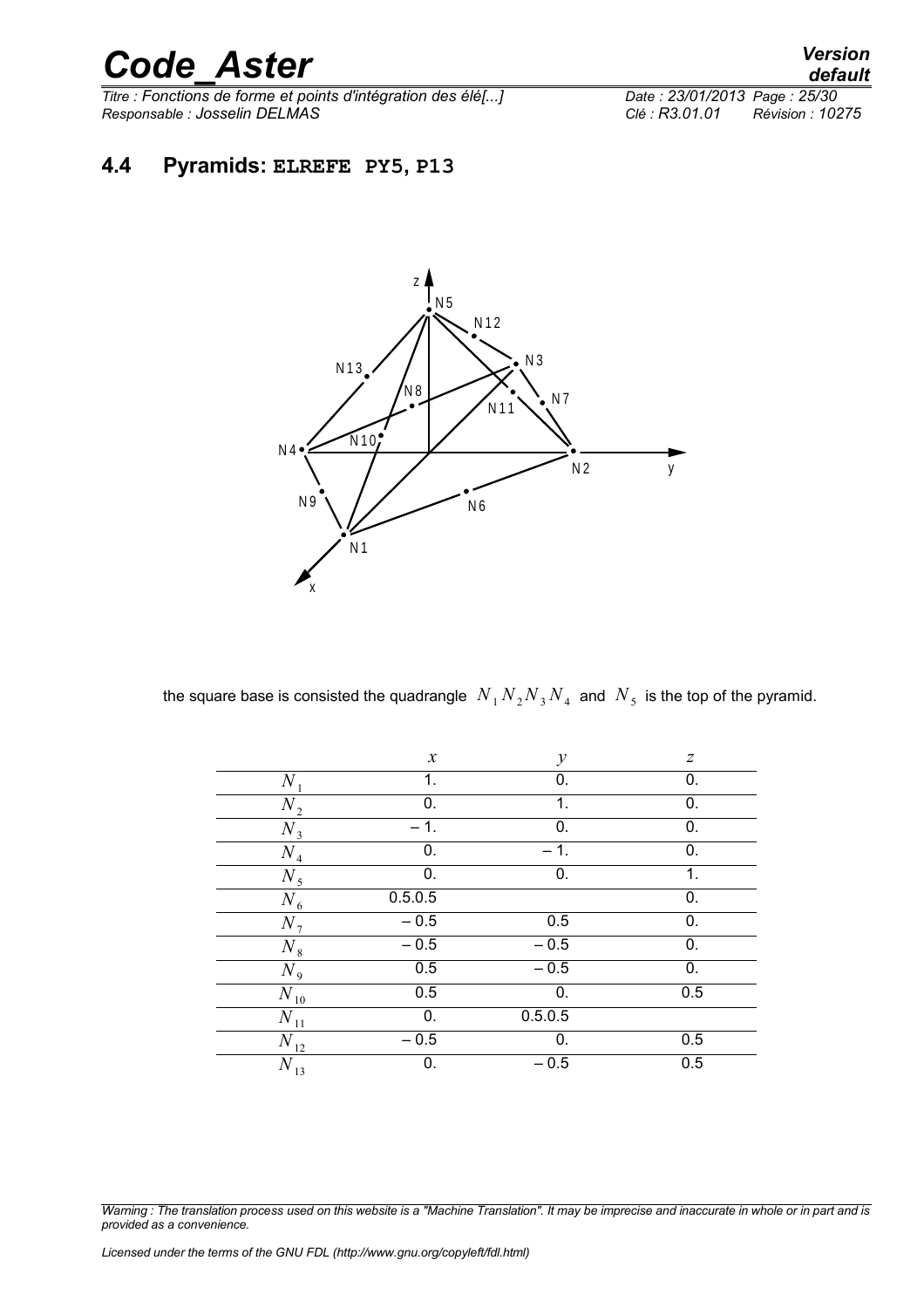*Titre : Fonctions de forme et points d'intégration des élé[...] Date : 23/01/2013 Page : 26/30 Responsable : Josselin DELMAS Clé : R3.01.01 Révision : 10275*

#### **Shape functions:**

Formulate with 5 nodes

$$
w_1 = \frac{(-x+y+z-1)(-x-y+z-1)}{4(1-z)}
$$
  
\n
$$
w_2 = \frac{(-x-y+z-1)(x-y+z-1)}{4(1-z)}
$$
  
\n
$$
w_3 = \frac{(x+y+z-1)(x-y+z-1)}{4(1-z)}
$$
  
\n
$$
w_4 = \frac{(x+y+z-1)(-x+y+z-1)}{4(1-z)}
$$
  
\n
$$
w_5 = z
$$

#### Formulates with 13 nodes

$$
w_{1} = \frac{(-x+y+z-1)(-x-y+z-1)(x-0.5)}{2(1-z)}
$$
  
\n
$$
w_{2} = \frac{(-x-y+z-1)(x-y+z-1)(y-0.5)}{2(1-z)}
$$
  
\n
$$
w_{3} = \frac{(x-y+z-1)(x+y+z-1)(-x-0.5)}{2(1-z)}
$$
  
\n
$$
w_{4} = \frac{(x+y+z-1)(-x+y+z-1)(-y-0.5)}{2(1-z)}
$$
  
\n
$$
w_{6} = -\frac{(-x+y+z-1)(-x-y+z-1)(x-y+z-1)}{2(1-z)}
$$
  
\n
$$
w_{7} = -\frac{(x-y+z-1)(x+y+z-1)(x+y+z-1)}{2(1-z)}
$$
  
\n
$$
w_{8} = -\frac{(x-y+z-1)(x+y+z-1)(-x+y+z-1)}{2(1-z)}
$$
  
\n
$$
w_{9} = -\frac{(x+y+z-1)(-x+y+z-1)(-x-y+z-1)}{1-z}
$$
  
\n
$$
w_{10} = \frac{z(-x+y+z-1)(-x-y+z-1)}{1-z}
$$
  
\n
$$
w_{11} = \frac{z(-x-y+z-1)(x-y+z-1)}{1-z}
$$
  
\n
$$
w_{12} = \frac{z(x-y+z-1)(x+y+z-1)}{1-z}
$$
  
\n
$$
w_{13} = \frac{z(x+y+z-1)(-x+y+z-1)}{1-z}
$$

*Warning : The translation process used on this website is a "Machine Translation". It may be imprecise and inaccurate in whole or in part and is provided as a convenience.*

*Licensed under the terms of the GNU FDL (http://www.gnu.org/copyleft/fdl.html)*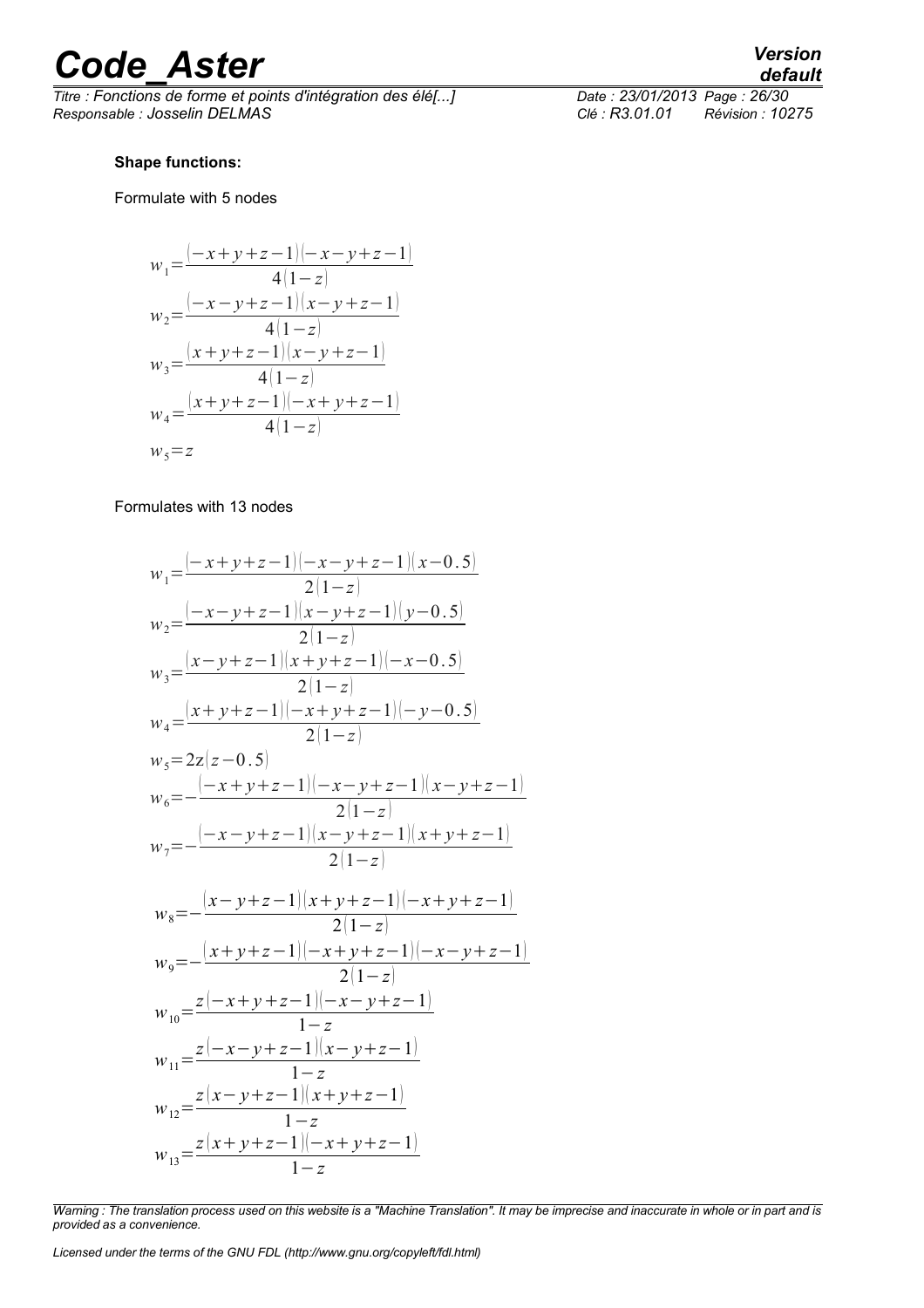*Code\_Aster Version*<br>Titre : Fonctions de forme et points d'intégration des élé[...] Date : 23/01/2013 Page : 27/30 *Titre : Fonctions de forme et points d'intégration des élé* $\dots$ *] Responsable : Josselin DELMAS Clé : R3.01.01 Révision : 10275*

Formulates numerical integration at 5 points (FPG5):

| <b>Not</b> |        |  | Weights |
|------------|--------|--|---------|
| 1.0.5      |        |  | 2/15    |
|            |        |  |         |
|            | -<br>- |  | 2/15    |
|            |        |  | 2/15    |
|            |        |  | 2/15    |

with:

*h*1=0.1531754163448146 *h*2=0.6372983346207416

Formulate numerical integration at 6 points (FPG6):

| <b>Not</b> | $\mathcal{X}$ |     | Ζ              | Weight |
|------------|---------------|-----|----------------|--------|
|            | has           |     |                |        |
|            |               | a   |                |        |
| ◠          |               |     |                |        |
|            | 0.5           | — a |                |        |
|            |               |     | $\mu_{\Omega}$ |        |
| ĥ          |               |     |                |        |

with:

| $p_1$   | = | 0.1024890634400000 |
|---------|---|--------------------|
| $p_{2}$ | = | 0.1100000000000000 |
| $p_{3}$ | = | 0.1467104129066667 |

| a | 0.5702963741068025 |
|---|--------------------|

 $h<sub>1</sub>$ = 0.1666666666666666

 $h<sub>2</sub>$ = 0.08063183038464675

 $h<sub>3</sub>$ = 0.6098484849057127

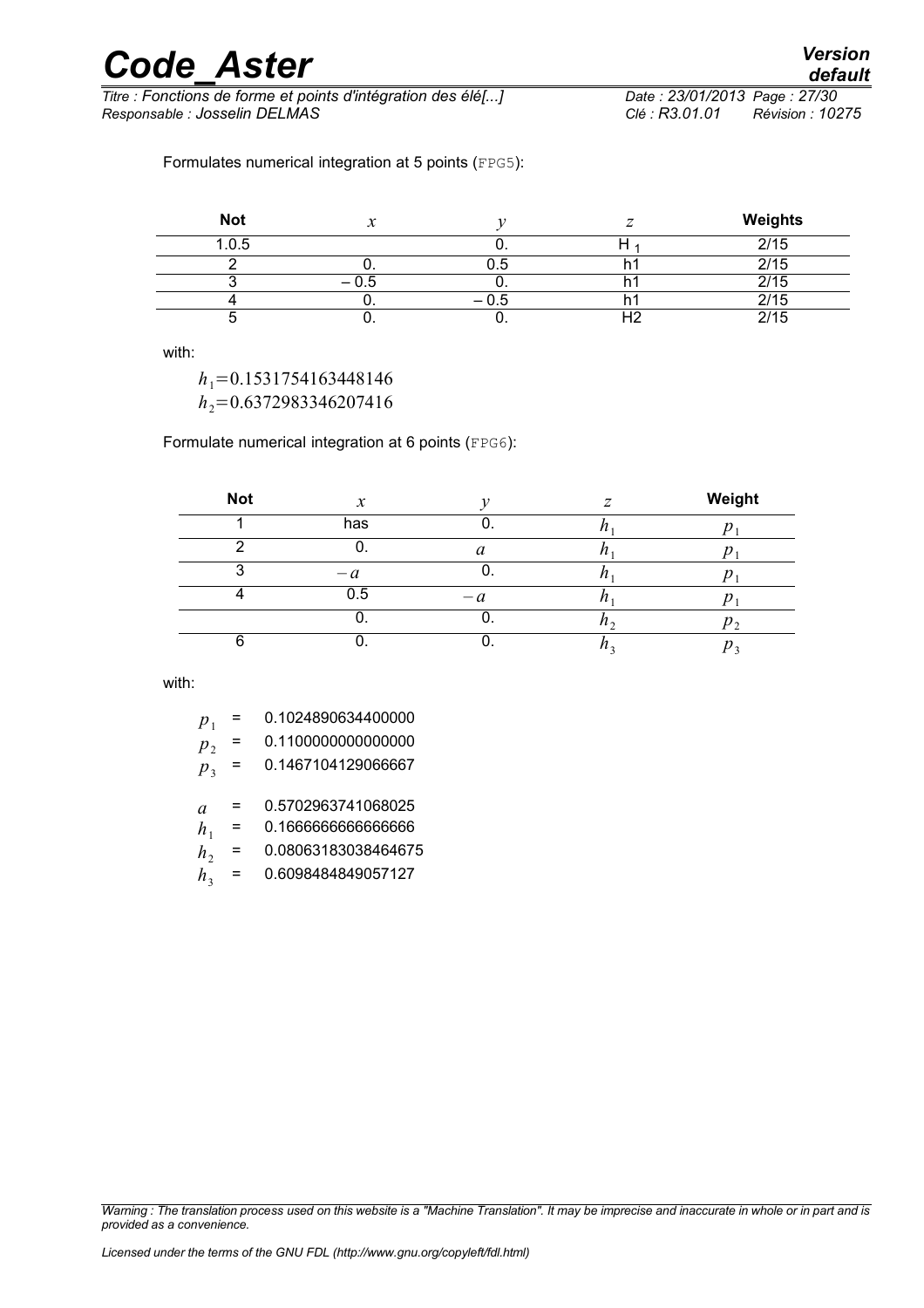*Titre : Fonctions de forme et points d'intégration des élé[...] Date : 23/01/2013 Page : 28/30 Responsable : Josselin DELMAS Clé : R3.01.01 Révision : 10275*

Formula of numerical integration at 27 points (FPG27):

| <b>Not</b>      | $\boldsymbol{x}$                                                                                             |                                                         | $\boldsymbol{Z}$                                               | Weight                                        |
|-----------------|--------------------------------------------------------------------------------------------------------------|---------------------------------------------------------|----------------------------------------------------------------|-----------------------------------------------|
| 1               | $\overline{0}$ .                                                                                             | $\frac{y}{0}$                                           | $\overline{1/2}$                                               |                                               |
| $\overline{2}$  |                                                                                                              | $rac{b_1}{2}(1-z)$                                      | $1/2$                                                          | $\frac{a_1}{b_6}$                             |
| $\overline{3}$  |                                                                                                              | $\frac{b_1}{2}(\sqrt{1-z})$                             | $1/2$                                                          | $b_{6}$                                       |
| $\overline{4}$  | $\begin{array}{c c}\n\hline\n\frac{b_1}{2}(1-z) \\ - \frac{b_1}{2}(1-z) \\ -\frac{b_1}{2}(1-z)\n\end{array}$ | $\frac{b_1}{2}(1-z)$                                    | 1/2                                                            | b <sub>6</sub>                                |
| $\overline{5}$  | $\frac{b_1}{2}(1-z)$                                                                                         | $\frac{b_1}{2} (1-z)$                                   | $1/2$                                                          | $b_{6}$                                       |
| $\overline{6}$  | $\overline{0}$ .                                                                                             | $\mathbf{0}$ .                                          |                                                                | b <sub>6</sub>                                |
| $\overline{7}$  | 0.                                                                                                           | 0.                                                      | $\frac{\frac{1-b_1}{2}}{\frac{1+b_1}{2}}$<br>$\frac{1-c_1}{2}$ | $\overline{b_6}$                              |
| $\overline{8}$  | $c_1(1-z)$                                                                                                   | $\overline{0}$ .                                        |                                                                | $c_{8}$                                       |
| $\overline{9}$  | $\overline{0}$ .                                                                                             | $c_1(1-z)$                                              | $\sqrt{1-c_1/2}$                                               | $c_{\rm 8}$                                   |
| $\overline{10}$ | $-c_1(1-z)$                                                                                                  | $\overline{0}$ .                                        | $\frac{1-c_1}{1^2}$                                            | $c_{\rm 8}$                                   |
| $\overline{11}$ | $\overline{0}$ .                                                                                             | $\overline{-c_1(1-z)}$                                  | $(1-c_1)/2$                                                    | $c_{\rm\,}$                                   |
| $\overline{12}$ | $c_1(1-z)$                                                                                                   | $\overline{0}$ .                                        | $\sqrt{1+c_1/2}$                                               | $c_{\rm 8}$                                   |
| 13              | $\overline{0}$ .                                                                                             | $c_1(1-z)$                                              | $\frac{1+c_1}{2}$                                              | $c_{8}$                                       |
| $\overline{14}$ | $-c_1(1-z)$                                                                                                  | $\overline{0.}$                                         | $\sqrt{1+c_1/2}$                                               | $c_{\rm 8}$                                   |
| $\overline{15}$ | $\overline{0}$ .                                                                                             | $\overline{-c_1(1-z)}$                                  | $(1+c_1)/2$                                                    | $c_{\rm 8}$                                   |
| 16              |                                                                                                              | $rac{\frac{d_1}{2}(1-z)}{\frac{d_1}{2}(1-z)}$           | $(1 - d_1)/2$                                                  | $d_{12}$                                      |
| $\overline{17}$ | $\frac{\frac{d_1}{2}(1-z)}{-\frac{d_1}{2}(1-z)}$                                                             |                                                         | $(1-d_1)/2$                                                    | $d_{12}$                                      |
| $\overline{18}$ | $\frac{-\frac{d_1}{2}(1-z)}{\frac{d_1}{2}(1-z)}$<br>$\frac{d_1(1-z)}{d_1(1-z)}$                              |                                                         | $(1 - d_1)/2$                                                  | $\overline{d_{12}}$                           |
| $\overline{19}$ |                                                                                                              | $\frac{-\frac{d_1}{2}(1-z)}{-\frac{d_1}{2}(1-z)}$<br>0. | $\frac{1 - d_1}{2}$                                            | $\overline{d_{12}}$                           |
| $\overline{20}$ |                                                                                                              |                                                         | $\overline{1/2}$                                               | $d_{12}$                                      |
| $\overline{21}$ |                                                                                                              | $\frac{\overline{d_1(1-z)}}{0}$                         | 1/2                                                            | $d_{12}$                                      |
| 22              | $\frac{-d_1(1-z)}{0}$                                                                                        |                                                         | $\overline{1/2}$                                               | $d_{12}$                                      |
| $\overline{23}$ |                                                                                                              |                                                         | $1/2$                                                          | $\frac{\overline{d_{12}}}{\overline{d_{12}}}$ |
| $\overline{24}$ |                                                                                                              | $\frac{-d_1(1-z)}{\frac{d_1}{2}(1-z)}$                  | $1+d_1/2$                                                      |                                               |
| 25              | $\frac{\frac{d_1}{2}(1-z)}{-\frac{d_1}{2}(1-z)}$ $\frac{-\frac{d_1}{2}(1-z)}{-\frac{d_1}{2}(1-z)}$           | $rac{d_1}{2}(1-z)$                                      | $(1+d_1)/2$                                                    | $d_{12}$                                      |
| $\overline{26}$ |                                                                                                              | $-\frac{d_1}{2}(1-z)$                                   | $(1+d_1)/2$                                                    | $d_{12}$                                      |

*Warning : The translation process used on this website is a "Machine Translation". It may be imprecise and inaccurate in whole or in part and is provided as a convenience.*

*Licensed under the terms of the GNU FDL (http://www.gnu.org/copyleft/fdl.html)*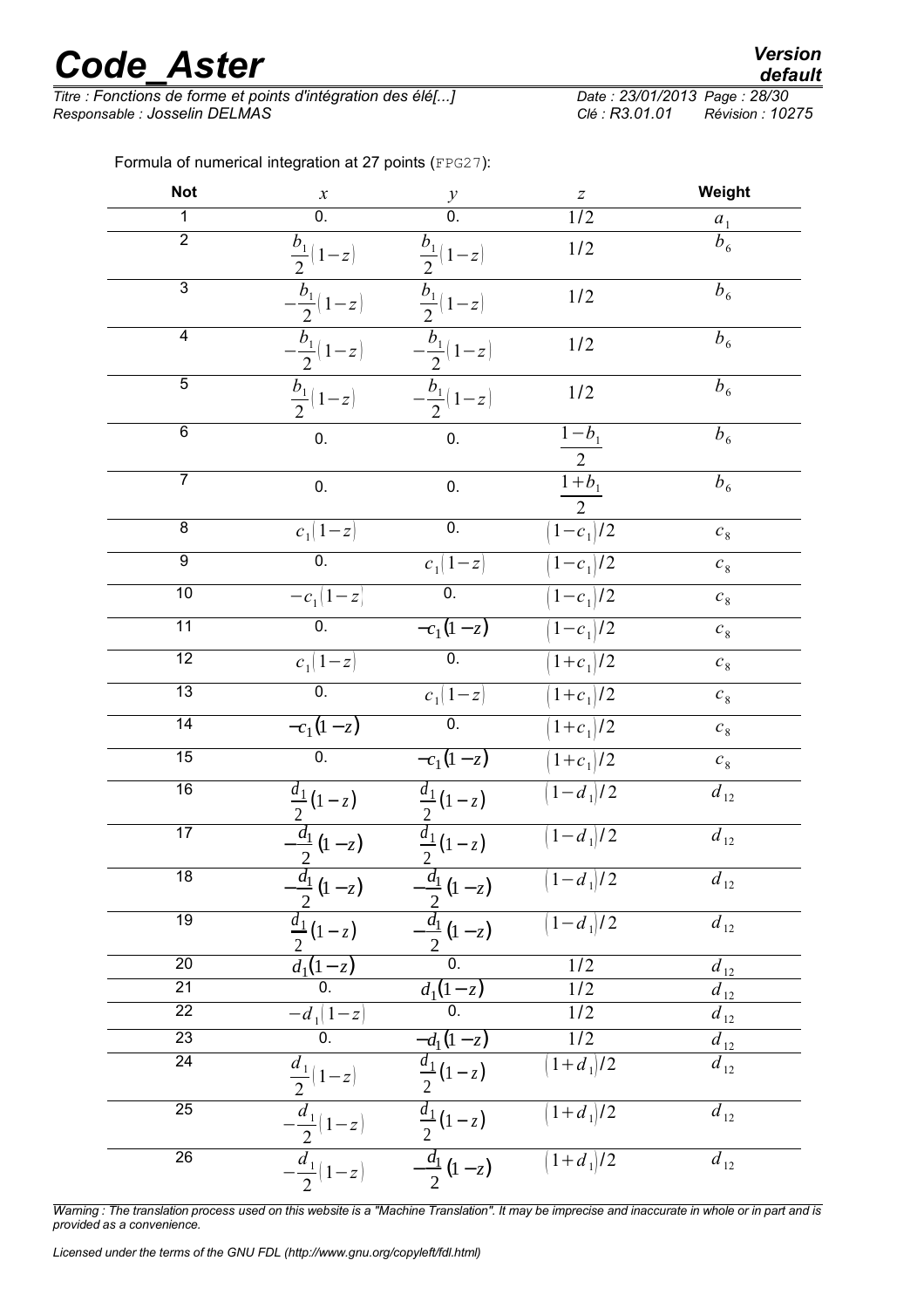| <b>Code Aster</b>                                                                             |    |  |                                                |                  | <b>Version</b><br>default |
|-----------------------------------------------------------------------------------------------|----|--|------------------------------------------------|------------------|---------------------------|
| Titre : Fonctions de forme et points d'intégration des élé[]<br>Responsable : Josselin DELMAS |    |  | Date: 23/01/2013 Page: 29/30<br>Clé : R3.01.01 | Révision : 10275 |                           |
|                                                                                               | 27 |  | $-\frac{d_1}{2}(1-z)$                          | $(1+d_1)/2$      | $a_{12}$                  |

*Warning : The translation process used on this website is a "Machine Translation". It may be imprecise and inaccurate in whole or in part and is provided as a convenience.*